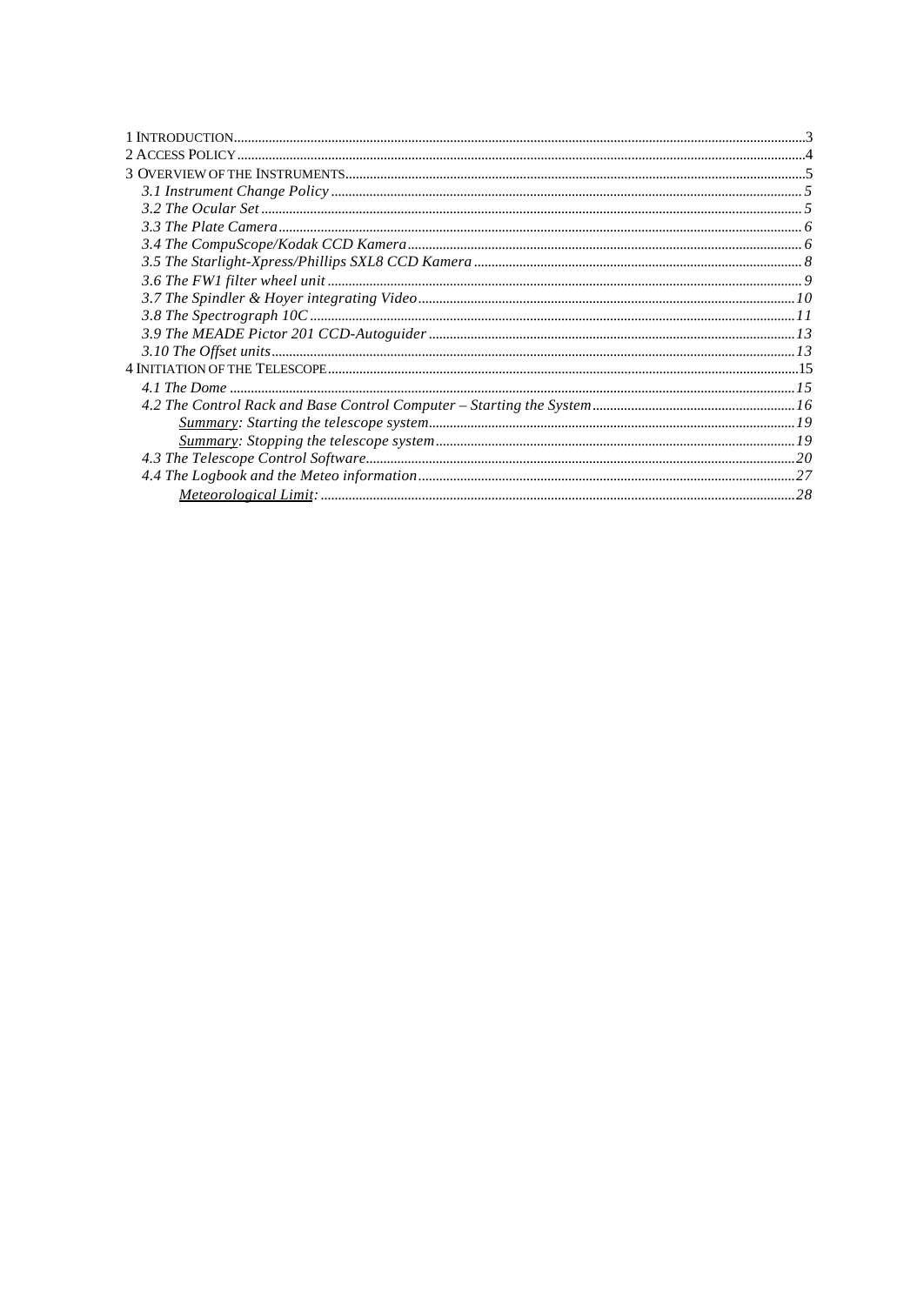#### *1 Introduction*

That 60 cm Cassegrain telescope of the Institute of Astrophysics (former Institute of Astronomy) of the Leopold Franzens Universät Innsbruck was taken into test operation in October 1995. The planning of the telescope and the building of the telescope mounting was carried out by the engineers from the workshop of the Institute for Astronomy of the University Vienna under the guidance of Mr. Pressberger. The blanks for the two mirrors made of ZERODUR come from SCHOTT in Mainz. The mirrors were dragged by Mr E. Aeppli (company Astro Optik, Adlicon, Switzerland). The control electronics and software was planned and built by Mr. Kimeswenger (Institute of Astrophysics, Innsbruck).

The telescope and therefore too this manual are advanced constantly. For this reason, always convince themselves that you read the currently current version of the manual and all complement leaves. If you run by use of this manual into mistakes OR have propositions for changes if please, register you this with red pencil into the specimen in the dome (please, you also indicate your initials and the date).

Position of the telescope:

| $11^{\circ}20'34" = 00^{\rm h}45^{\rm m}22.26^{\rm s}$ | east of Greenwich |
|--------------------------------------------------------|-------------------|
| $47^{\circ}15'50''$                                    | northern latitude |
| 617 m                                                  | above sea level   |

#### Contact:

Any requests have to be organized/channeled, as far as not explicitly indicated different in one of the next sections, by Mr. Saurer.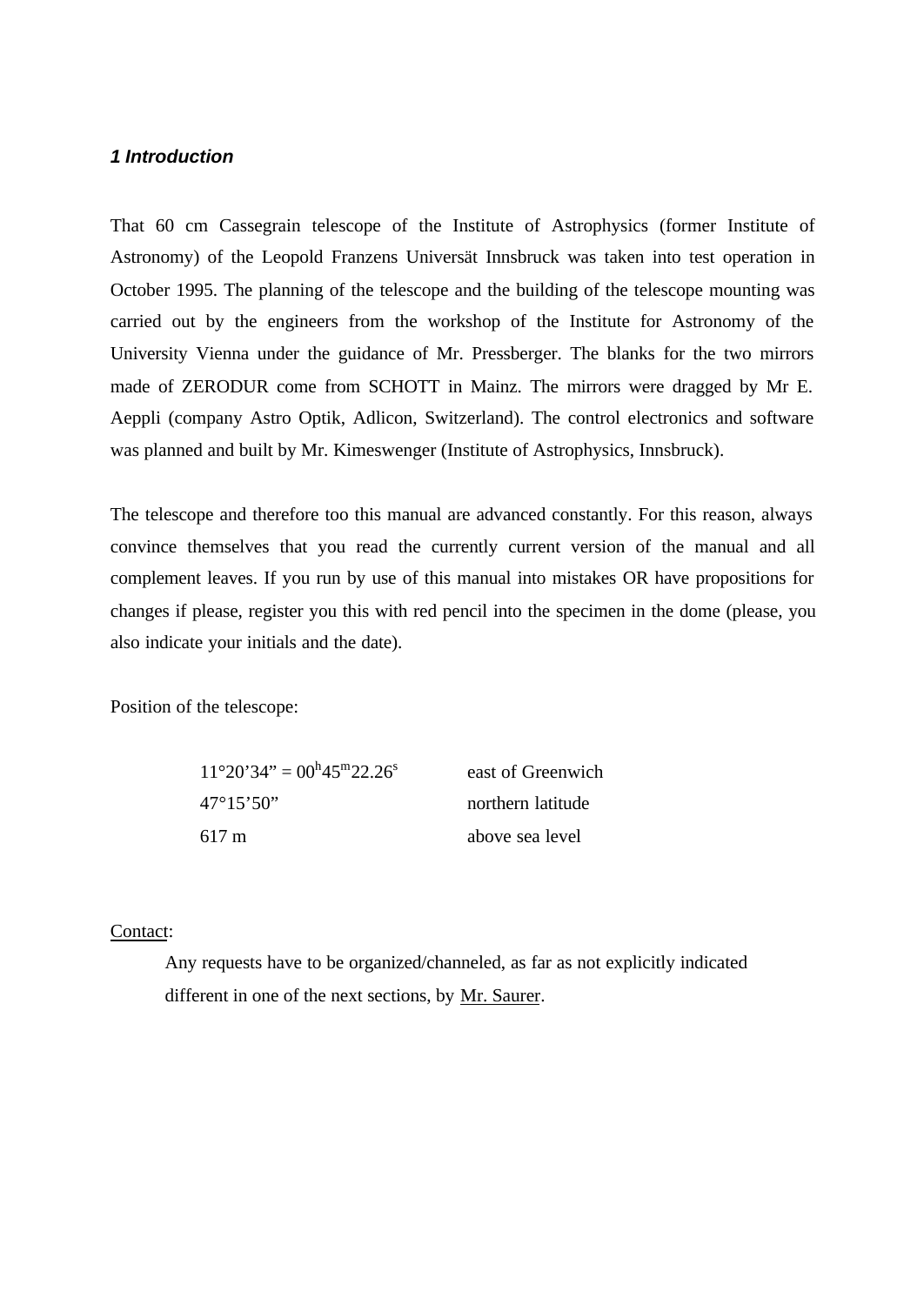## *2 Access Policy*

The staff meeting of the institute decided on the 14.12.1999 on the following policy.

## Access policy (in this order):

- ÿ Events in the task of the executive board (*Tag der offenen Tür* / *day of the open door*; Führungen / guided tours)
- $\triangleright$  Lectures and Praktika for the time where the appropriate instrument is mounted up to 2/3 of the time within the instrument slot:
	- ♦ Praktische Astronomie Ocular and direct imaging CCD
	- ♦ Beobachtungspraktikum für Diplomanden u. Dissertanten direct imaging CCD and Spectrograph. The "Mittelbau Meeting" have to be informed about those plans to avoid collisions with projects (see below).
- $\triangleright$  Scientific projects which have to be applied for at the "Mittelbau" (currently one session each Tuesday) and in case of ToO the head of the institute.

The "Mittelbau" also sets the project priorities.

It is on the behalf of the project to avoid collision with higher priority projects, but it not has to take care about the information of lower priority projects.

- $\triangleright$  Access by staff and persons in the direct task of an employee within the framework of projects.
- $\triangleright$  No observing of single persons except staff
- $\triangleright$  No company through third parties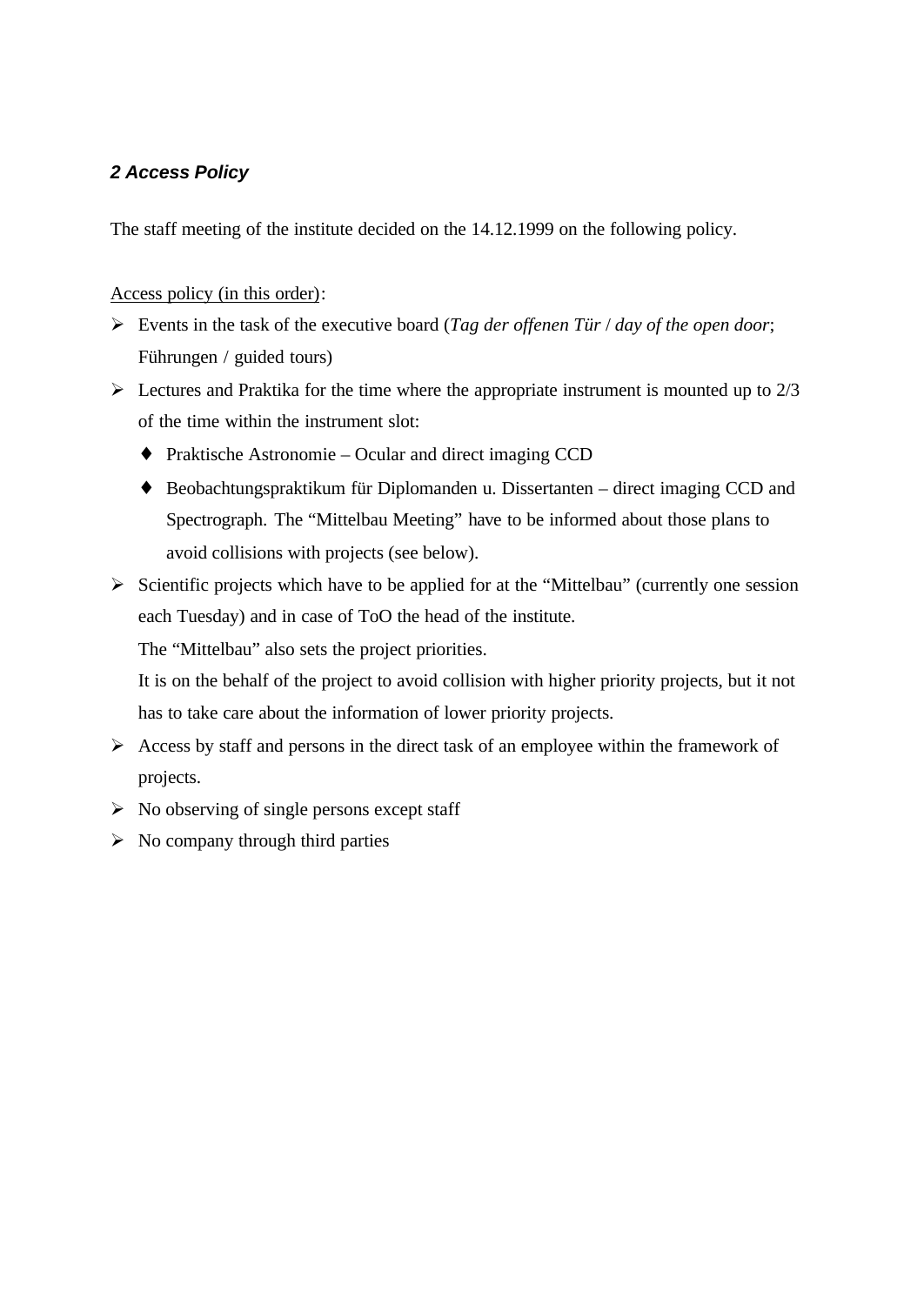#### *3 Overview of the Instruments*

For observations at the 60 cm telescope a CCD- and a plate camera is available. The CCD camera can also be used in connection with a slit spectrograph. This section only gives a quick look overview. The instruments have a dedicated manual each.

#### 3.1 Instrument Change Policy

The staff meeting of the institute decided on the 14.12.1999 the following policy to reduce the overhead for the staff and to preserve the quality of the instruments and their usage:

- ÿ Instrument changes only by means of "*instrument slots*":
	- ♦ 1 st Monday of month **Ocular Set**
	- ♦ following Thursday **CCD direct imaging camera** 2.5 weeks
	- ♦ 4 th Monday of the month **The Spectrograph**

Additional changes: On demand for target of opportunity (ToO) and in special cases where the lectures using the instrument are extremely short in time – **but never within the night**. The changes may be done only by authorized personal:

Currently (25.1.2000) S. Kimeswenger, W. Saurer

## 3.2 The Ocular Set

The ocular set is designed for test purpose only. Thus it is not like a "stable" configuration. Although it is usable for simple guiding on the sky. The Ocular set contains as central unit the "knee" of the Zeiss 15 cm Telescope from Hötting. Thus all oculars from there are usable. Additionally a intersection unit for a set of MEADE wide angle oculars (40 mm focal length Pössel style) and for a guider/measurement ocular  $(f = 12.5 \text{ mm})$  is available.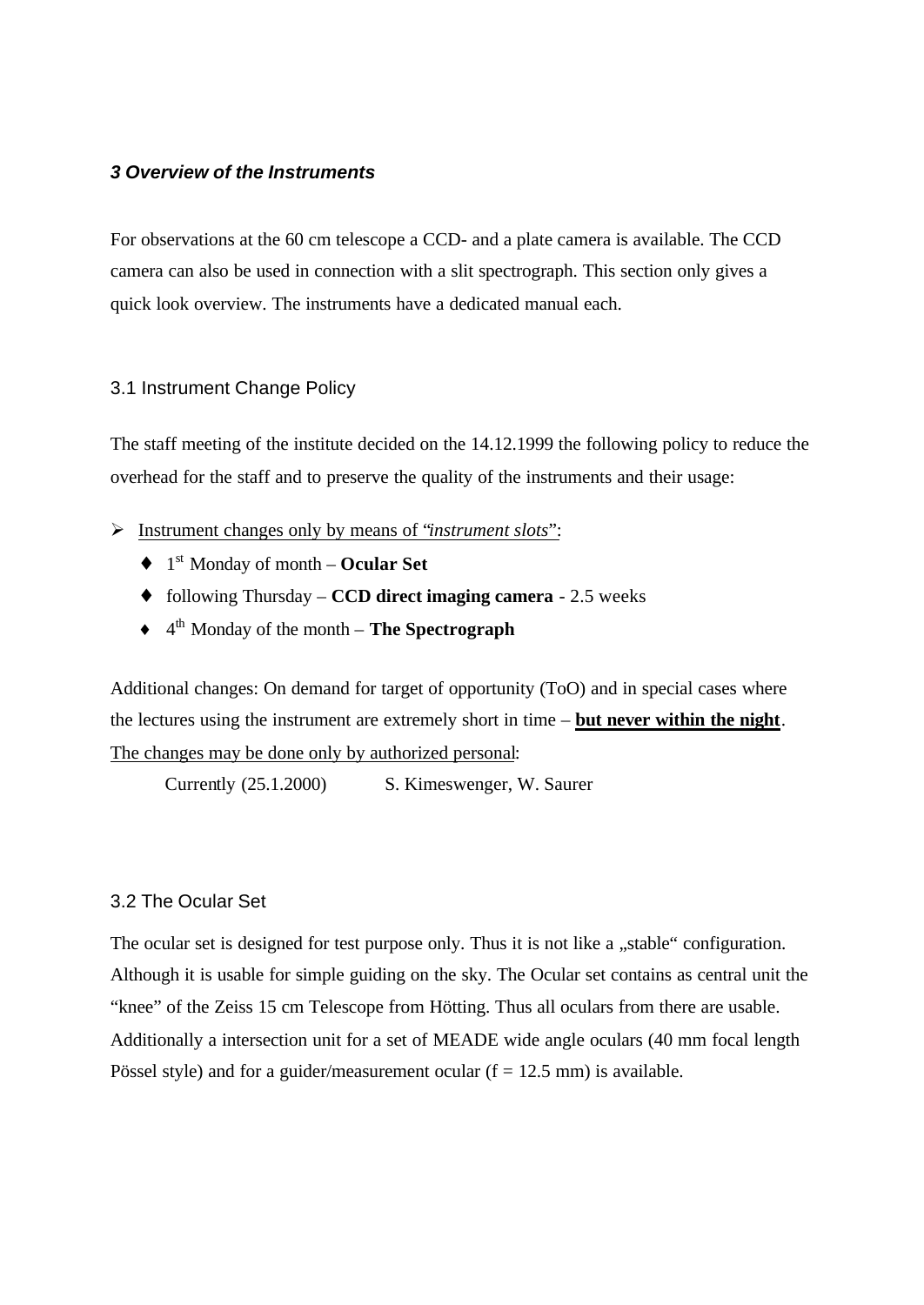#### 3.3 The Plate Camera

The plate camera is designed for plates of the size 9x9 cm. However, normal flat films, panned flat on a special aluminum plate, also may be used (e.g. Kodak Technical Pan, TRI-X PAN or T-maximal). One may insert color photographs 120 spool films (e.g. Kodak Gold Pro 400), the however have to be cutted and panned flat some days before their use The development undertakes the company Miller optics, Meraner Straße 3, Innsbruck.

The circular field of sight of the plate camera has nearly exactly a diameter of 1 degree.

The plate camera was used only by Thomas Köberl and by Mr. Pressberger. There is no one available at the institute to introduce to this instrument. Anyone, who intends to use it stands for his own. It will be mounted only on special demand.

#### 3.4 The CompuScope/Kodak CCD Kamera

l

The CompuScope<sup>1</sup> CCD camera (purchased 1994) includes a Kodak KAF0400 chip (front side illuminated) with 786 x 520 pixels, where the part of the defective pixels is about 2 percent. The individual pixels are 9 x 9 µm in size, resulting in a chip active area of 7.1 x 4.6 mm. The chip reaches its maximum quantum efficiency at 725 nm with 45 % and is coated with Metachrome II to provide a QE of at least 10% even in the UV.



<sup>&</sup>lt;sup>1</sup> The company CompuScope Precision Instrumentation and Software 3463 State Street, Suite 431, Santa Barbara, California 93105 seems to exist no longer, but at nearly the same address with the same products exists named ISI Systems 3463 State Street Suite Santa Barbara, Ca 805-692-2390 Tel http://www.imagingsystems.com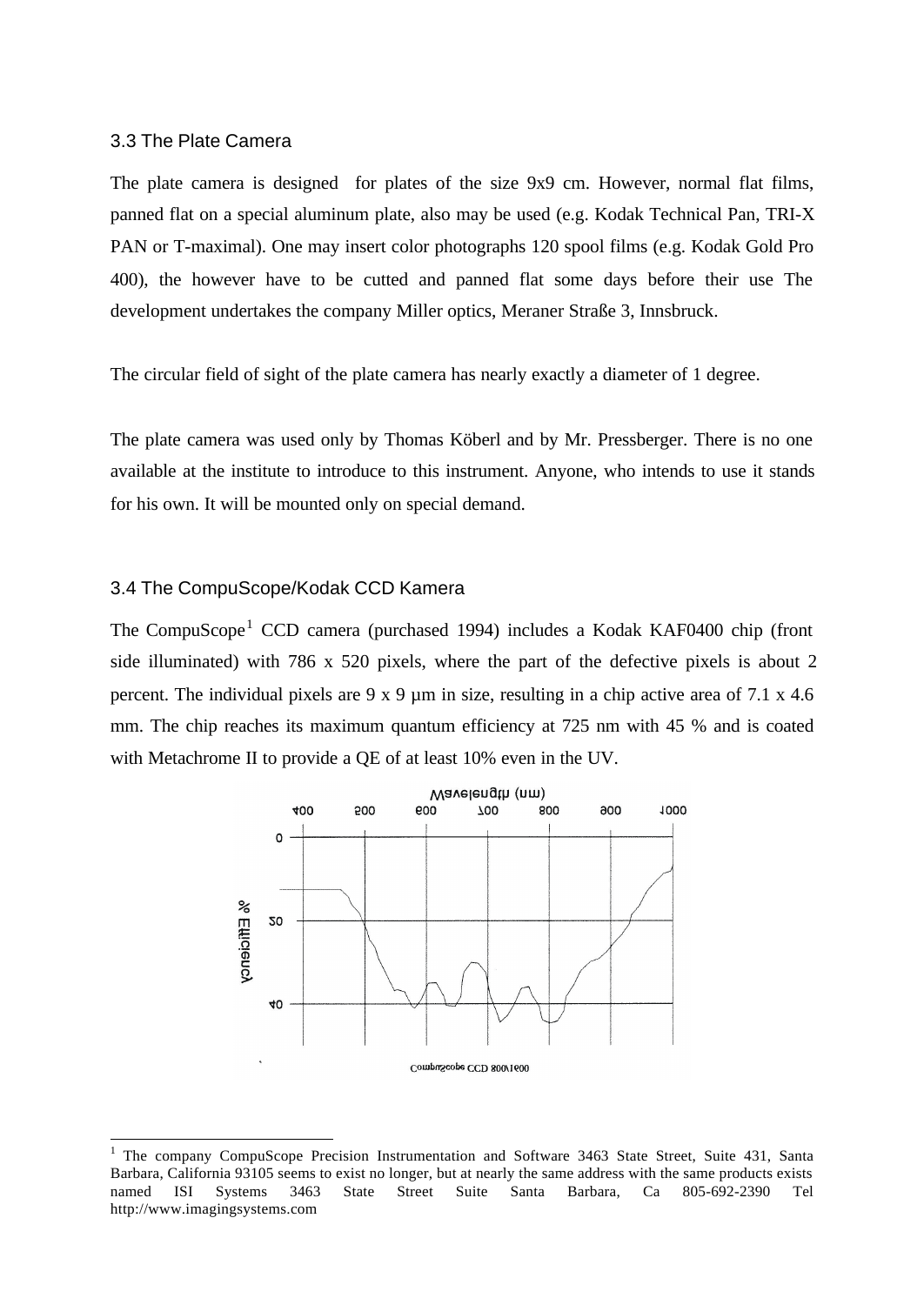Saturation level is between 100 000 and 140 000 electrons per pixels. The chip is cooled by means of Peltier thermoelectric unit on an unchangeable temperature of  $-10^{\circ}$ C, what results in a dark current of about one electron per second and pixel. The "charge transfer efficiency"' (CTE) conducts in worst case 0.99997 i.e. from 100 000 electrons those are shifted into the neighbor pixel while reading out, at the most three are left (numbers given by vendor). On account of the 14 bit analog/digital converters (A/D), the signal is quantized in 16384 levels (analog digital units – ADU), what gives a gain of about 7 electrons per ADU. Read-out of the entire CCD lasts about 22 seconds. The readout noise is about 10 ADU (have to be improved) and the BIAS is about 120 (stable within 0.15 ADU/night) and a constant for the chip.

For the filter wheel, which is included in the camera Johnson UBVR filters, an Hα (FWHM 10nm), an Hβ (FWHM 3nm), an OIII (500.1 nm, FWHM 10nm), an SII (762.0nm, FWHM 10nm) and an RG9 IR filter (giving a wide I band) are available. Additionally a clear glass plate of the same thickness is available. The RG9 glass is thinner and thus have a different focus !

The camera normally is foreseen to be attached to the Spectrograph, but also direct imaging configuration is used currently on the 60 cm telescope. In direct imaging mode, the field of view (FOV) at the prime Cassegrain focus of the 60cm is 4.7 x 3.1 arcminutes and 0.368 arcsec/pixel – this is drastically oversampled for our typical seeing.

#### Warnings:

- 1. At short exposure times and with bright objects (where the shutter time makes a significant portion of the total time) a reflection at the edge of the moving shutter makes a "comet tail" to any bright object !
- 2. The mechanical shutter is not accurate better than about 0.1 second !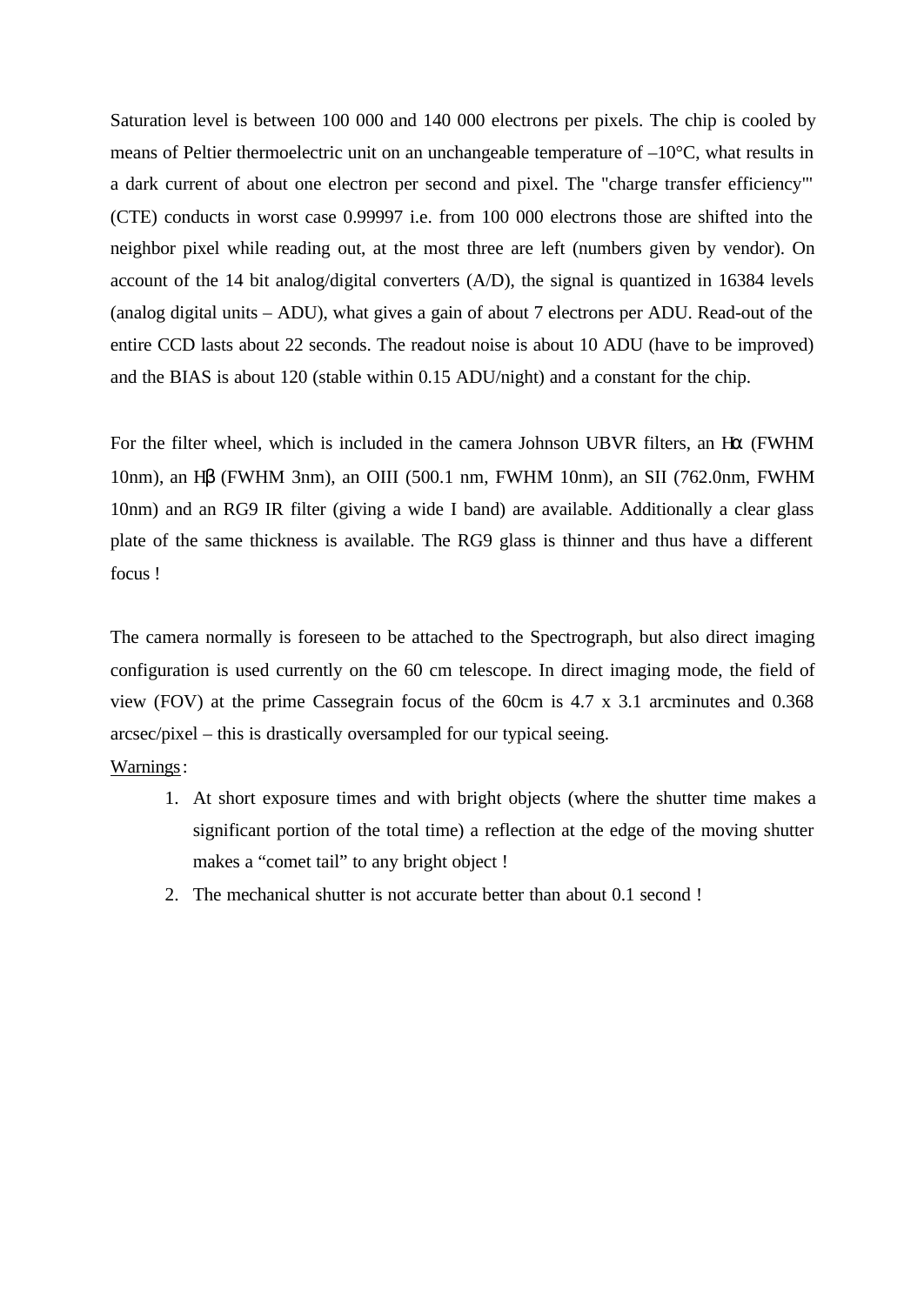#### 3.5 The Starlight-Xpress/Phillips SXL8 CCD Kamera

This new camera was purchased from Venturescope<sup>2</sup> in September 1999. It has a Phillips FT12 chip. This chip has 510 x 512 pixels 15x15µm each. This results to 0.614 arcseconds per pixel and a 5.2 x 5.2 arcminute FOV. The Peltier cooling works to up to 40° below ambient and is stabilized at a maximum of  $-23.0^{\circ}$ C. The full well capacity is about 5 times larger that that of the Kodak chip. The readout noise is about 1.2 ADUs at full cooling (for detailed tests see camera manual). The AD converter has only 12 bits resulting to 4096 ADU values. The gain is about 16 electrons per ADU. The bigger pixels give a much better sampling of the point spread function (PSF) but result in a much higher dark current (about 0.5 ADU per second). Thus this camera is not well suited for the Spectrograph but well suited for the direct imaging. At the moment it is foreseen for the Coude telescope on the old observatory in Hötting.



The BIAS and the DARK have real structures – thus simple using mean values for the correction is not sufficient. The camera has a electronic "shutter". This allows much more accurate exposure times down to 0.01 seconds (better than 5% reliable) and down to 0.002 seconds (up to 25% inaccurate). This allows "speckle limited" exposures of bright objects to avoid seeing effects. The main disadvantage of this feature is, that does not allow to take real darks without special additional mechanisms (currently one filter well position has to be a blank). The filter wheel is not included in the camera head.

l

 $2$  Venturescope 18 The Wren Centre, Westbourne Road, Emsworth, Hants. PO10 7RN. U.K. http://www.venturescope.co.uk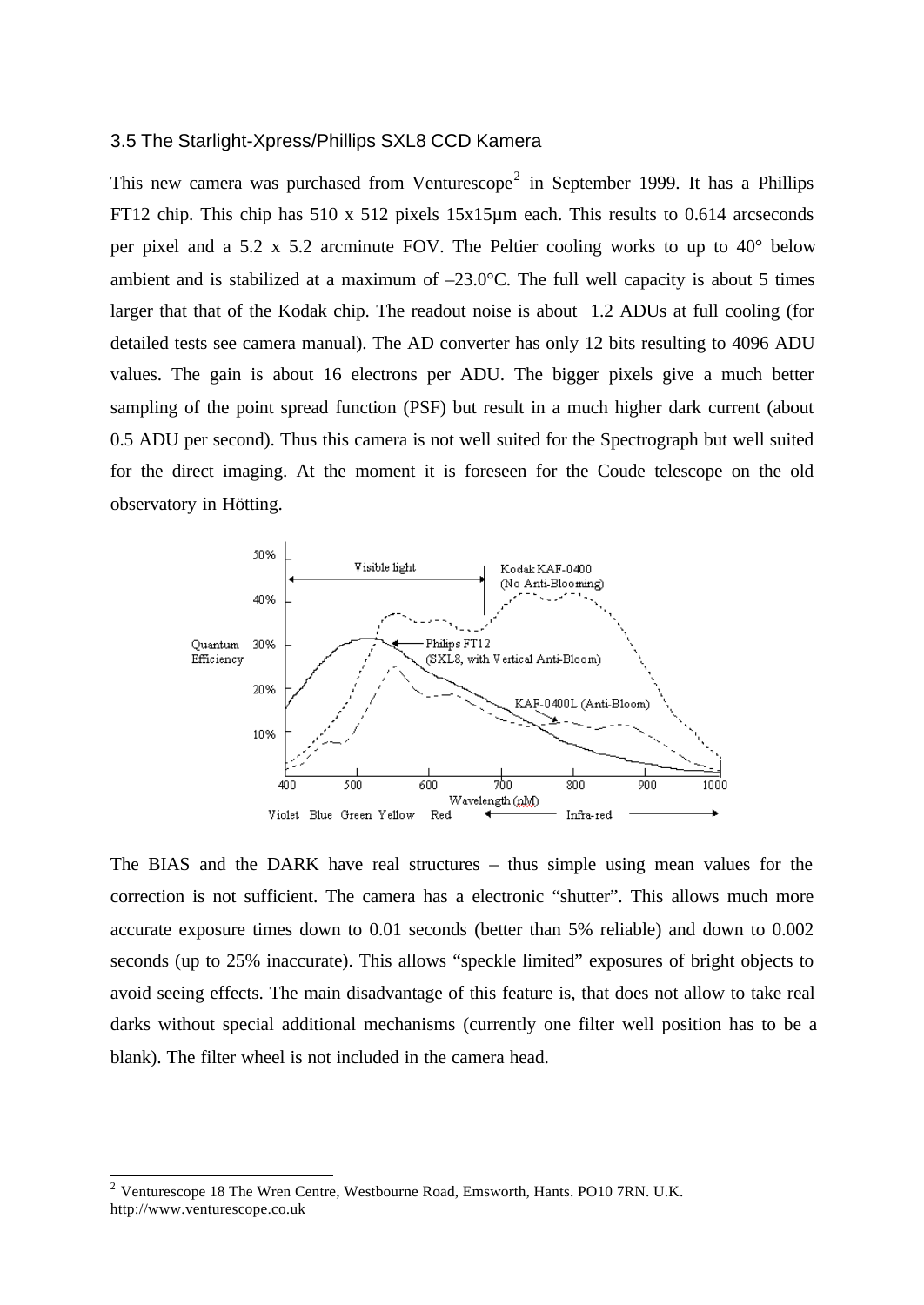

The sensitivity above is for a seeing of 1.5 arcseconds. Any imaging system degrades rapidly with the seeing.



## 3.6 The FW1 filter wheel unit

As the SXL8 camera has no own filter wheel unit, a dedicated unit has been purchased in June 1999 (from ISI Systems<sup>3</sup>). The unit is very similar to that attached internally to the Kodak CCD camera. It contains the same type of filters. There are no additional filters available, but just the filters may be exchanged from one to the other system.

 3 ISI Systems 3463 State Street Suite Santa Barbara, Ca 805-692-2390 Tel http://www.imagingsystems.com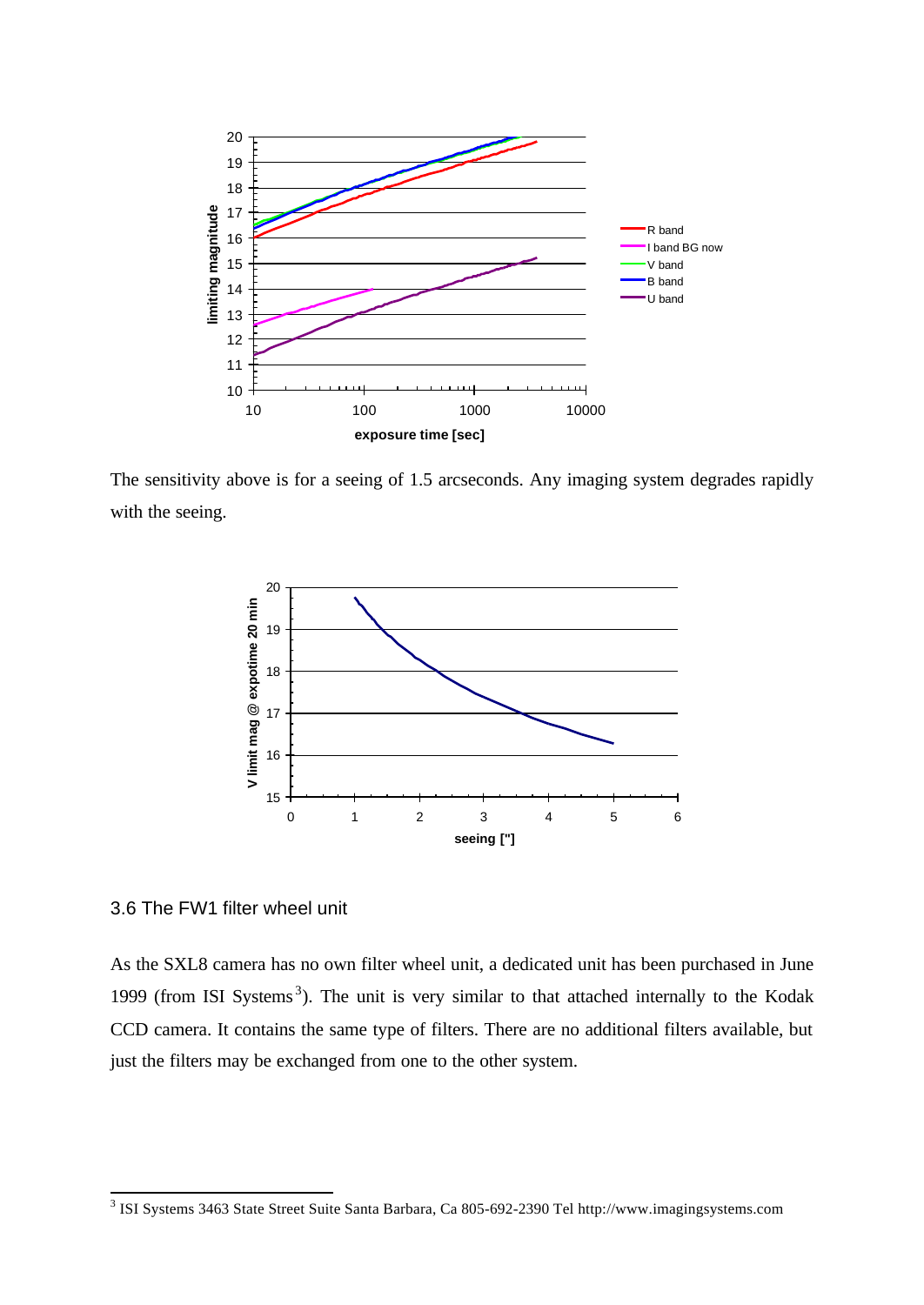#### 3.7 The Spindler & Hoyer integrating Video

This unit, originally purchased from  $S\&H^4$  in 1998, was foreseen for the slit preview of the spectrograph only. It is a Video camera head with the capability to integrate up to a few minutes. As the system is not cooled specially, really meaningful values will not be above a few seconds. The system is able to drive 2 video screens simultaneously, were currently one is mounted in the dome room and one is in the control room downstairs. A 5.5 magnitude star saturates (using the slit preview) already at 80 to 100 milliseconds exposure time. Thus with 5 seconds exposure time stars down to  $14.5<sup>m</sup>$  should be well visible. Although 5 seconds are a problem for guiding (too slow for major changes). An 10-11 mag point like object is well visible after 1.5 to 2 seconds. As this is also the limit for the spectrograph, this will give the limit normally. A mount to be able to attach this camera to ocular and giuder positions to be used as guiding camera for direct imaging is in preparation.

 4 Spindler & Hoyer, Königsallee 23, D-37081 Göttingen, http://www.spindlerhoyer.de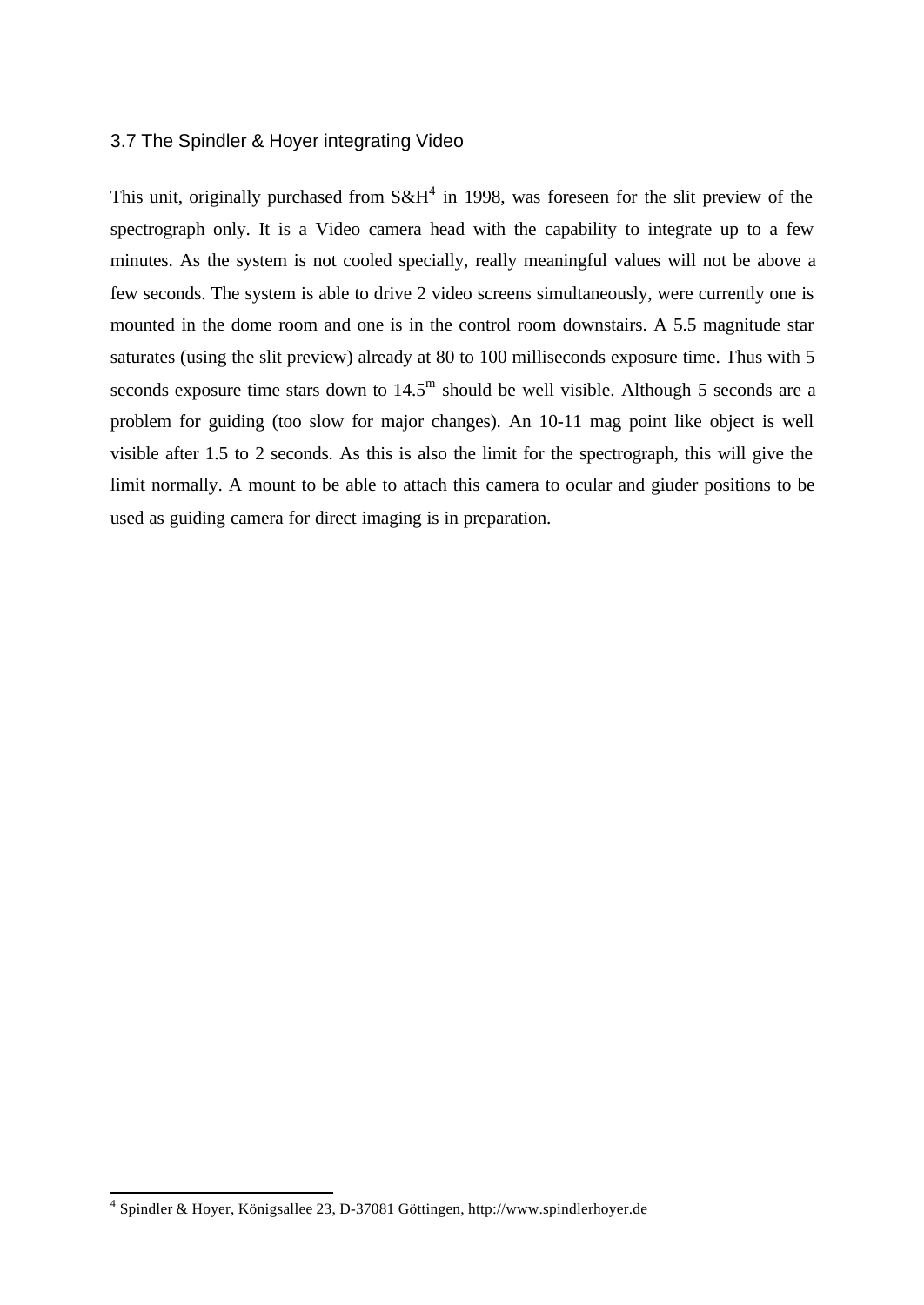#### 3.8 The Spectrograph 10C

l

The spectrograph is a classical slit spectrograph similar (but much smaller) to the well known Boller & Chivens systems (e.g. Asiago, ESO 1.5m, ...). It was purchased from Optomechanics Research Inc.<sup>5</sup> and needs to be tested in further details. With the Kodak camera we have a dispersion of about 0.11 nm/pixel. The real resolution seem to be 0.2 to 0.3nm (have to be investigated).



Sketch of the spectrograph unit

<sup>5</sup> Optomechanics Research Inc., P.O. Box 87, Vail AZ. 85641 NOW in P.O. Box 87 Tucson Arizona 85641 (520) 647-3332 tel., http://www.primenet.com/~ronomr/index.htm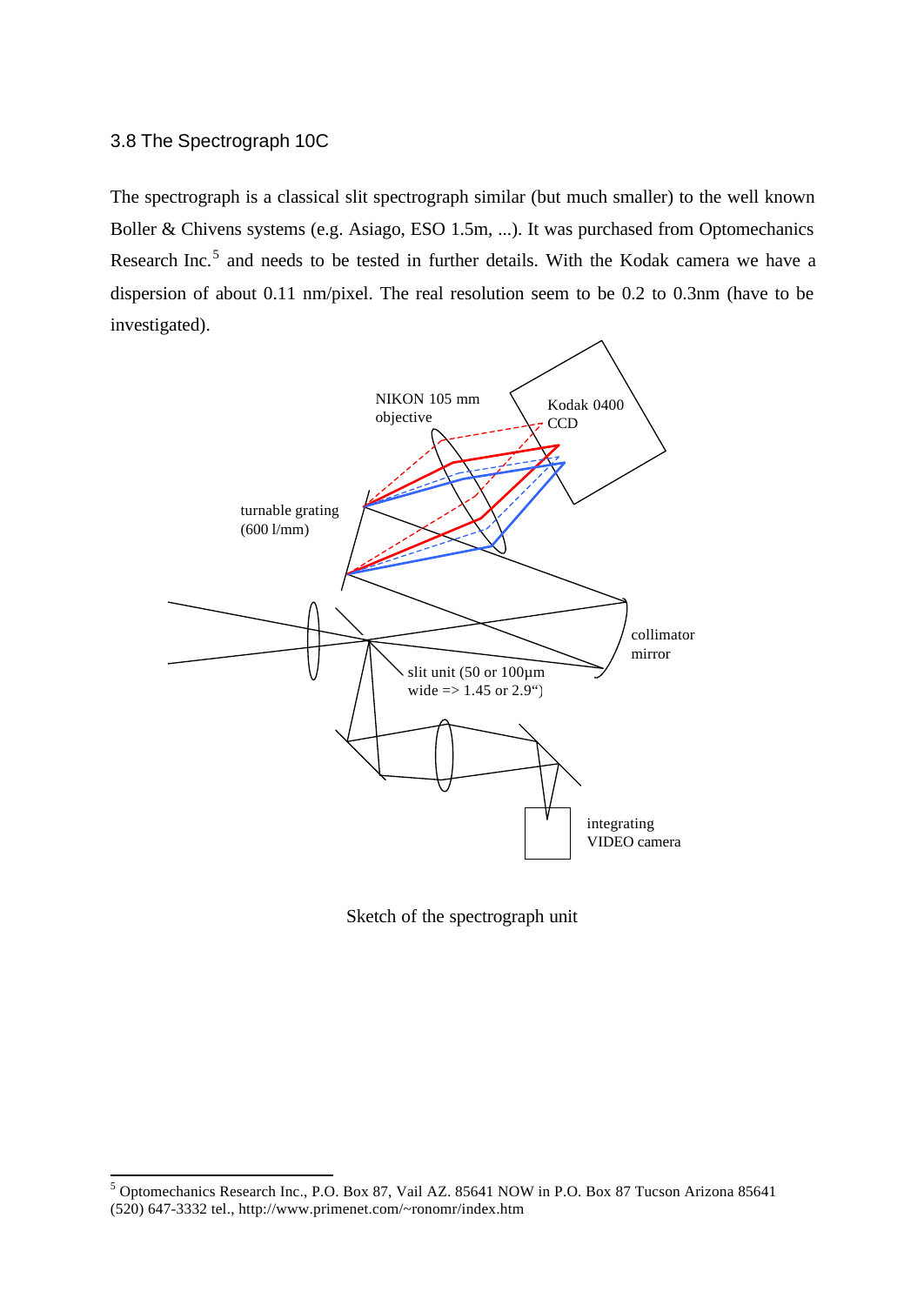

Quick look results for the expected sensitivity  $(S/N \sim 10)$  are:

- $\triangleright$  11<sup>m</sup> after 30 minutes exposure @ dispersion of ~1Å/pixel
- $\triangleright$  change to a 2.5 Å/pixel grating  $\rightarrow$  gain 1<sup>m</sup>
- $\triangleright$  emission line dominated object ~18-19<sup>m</sup>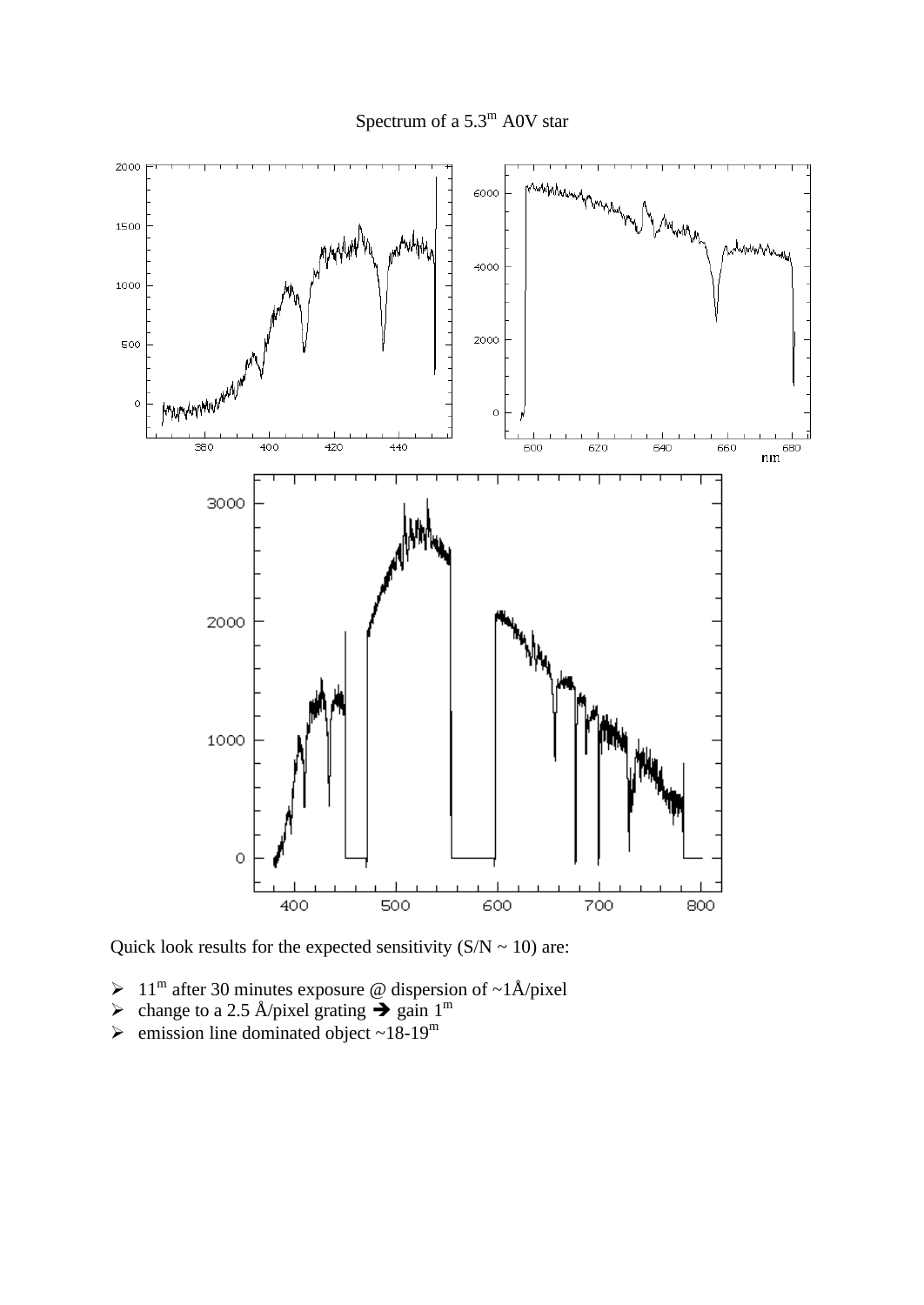#### 3.9 The MEADE Pictor 201 CCD-Autoguider

The camera was purchased 1996 from Astrocom<sup>6</sup>. This unit is foreseen to work as full autoguider as soon as all mechanical details/problems of the telescope are know. First tests are undergoing, but it ill be not fully operational before end of 2000.

#### 3.10 The Offset units

To be able to attach the direct imaging CCDs and the Spectrograph to the telescope, 2 offset units were designed by the HTL school and built for us by the trainee workshop of the company Oberhofer here in Innsbruck. They contain a third mirror in the optical path of the total system. This is "spliced" into the mirror M3a folding the central part of the FOV to the main instrument and to the mirror M3b allowing to observe simultaneously the surrounding area. The main disadvantage of this design is the fact, that the central position (= object) is never viewable by the oculars on the one side.



l

<sup>6</sup> Astrocom GmbH, Altost. 110, D-81249 München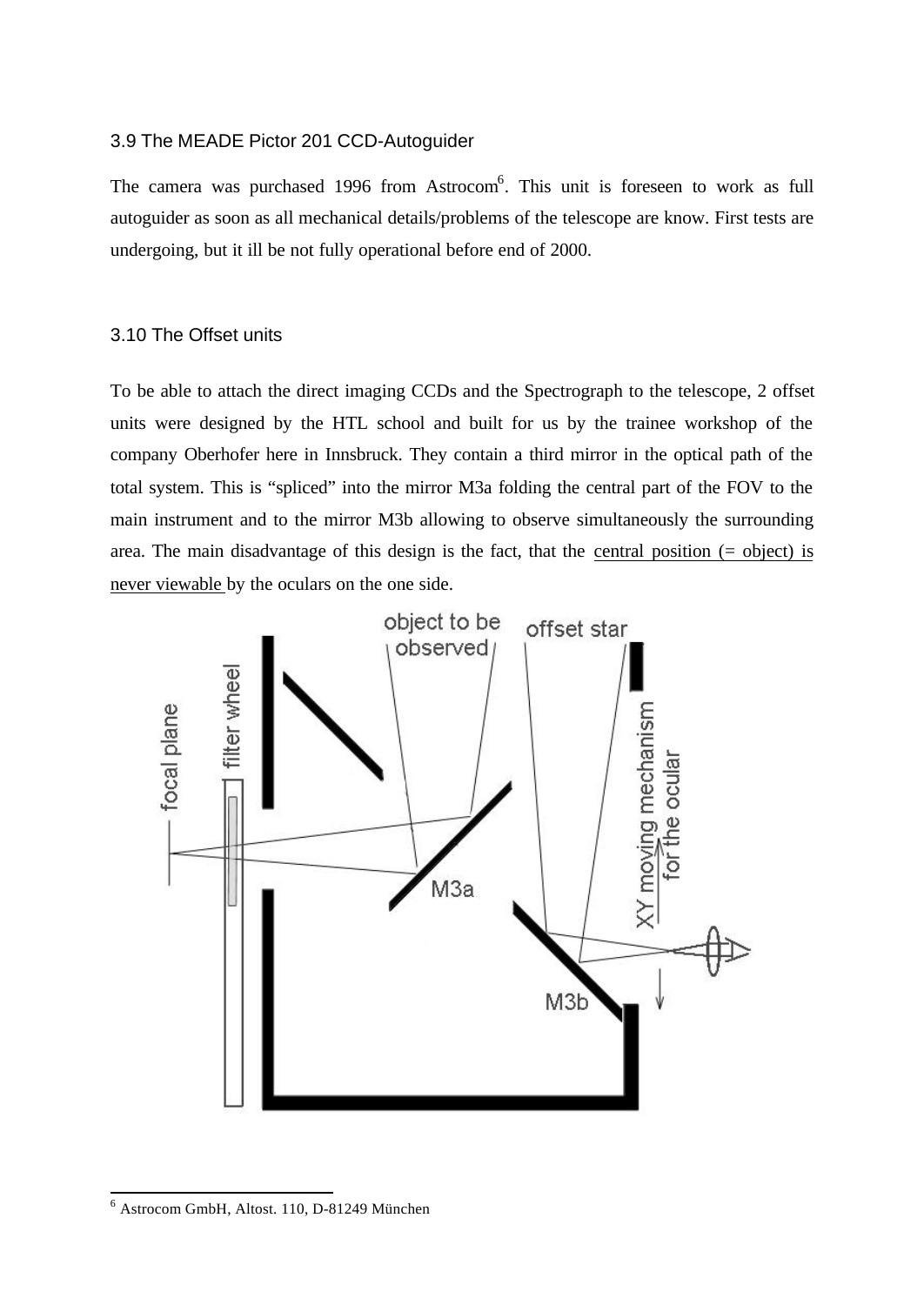ÿ Advantages: no loss of flux due to the offset compact – thus large instruments possible Guiding object selectable in a rather large field  $\rightarrow 0.7x0.7$ <sup>o</sup> $\rightarrow 0.42$  square degrees after subtracting the central obscuration of 15 %  $\rightarrow$  $\rightarrow \sim 2$  \*:  $m < 8^m$  / field  $\sim 60$  \*: m <  $10.5^{\rm m}$  / field

 $\triangleright$  Disadvantages: mirror M3a limits the field central position (= object) never viewable focal plane only about 3 cm outside the offset



The SXL8 CCD camera in direct imaging mode (upper) and the spectrograph with the Compuscope Kodak CCD (lower) attached to the offset units. The XY moving mechanism is clearly visible at the opposite side to the instruments each.

Remark: Normally the SXL8 will be in Hötting and the CompuScope/Kodak is mounted instead.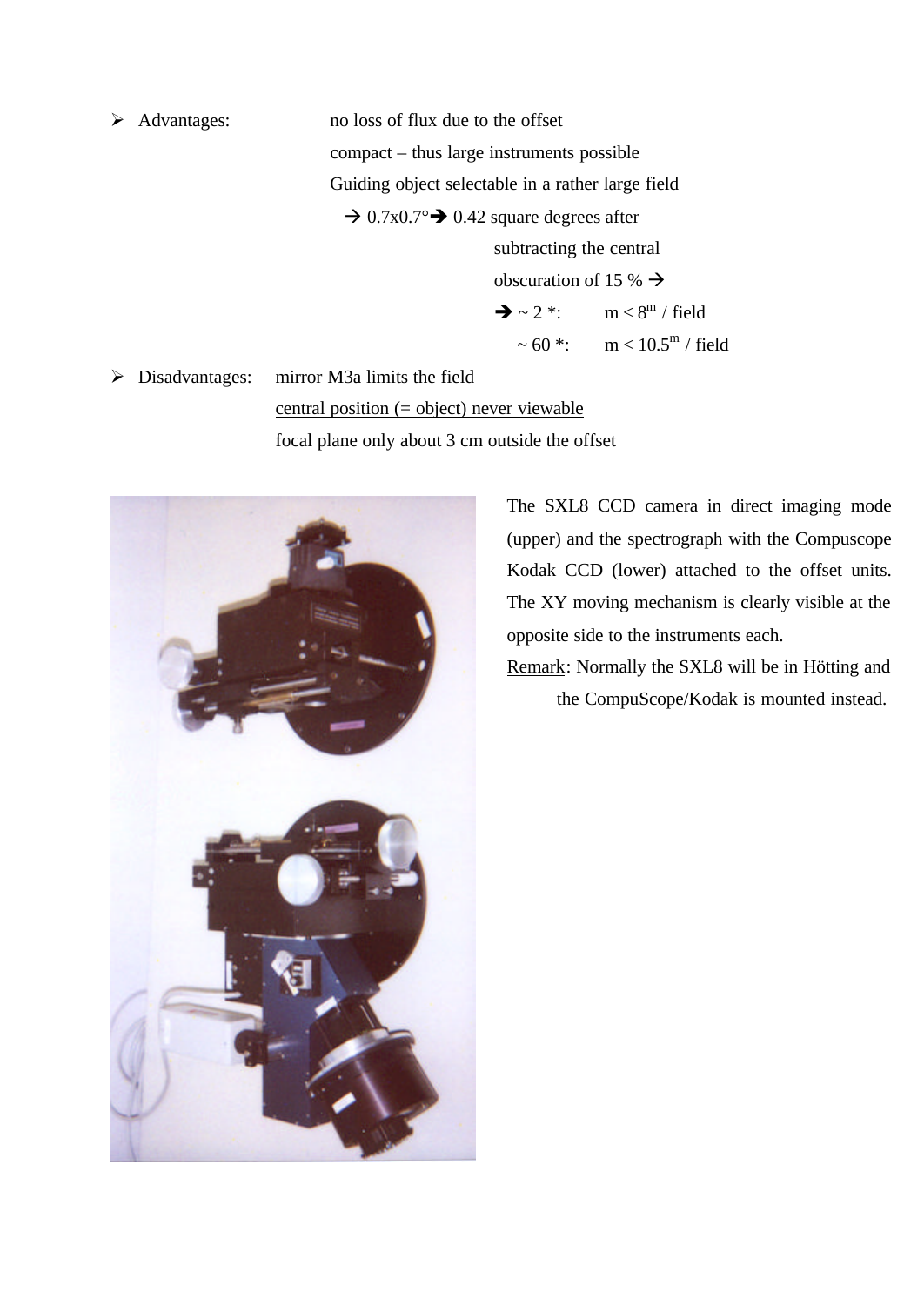#### *4 Initiation of the Telescope*

#### 4.1 The Dome

The dome slit should be opened about two hours before observation beginning so that an equalization of temperature can occur between inside and outside air. If the wind rate is greater than 15 m  $s^{-1}$  OR the relative humidity is higher than 90 percent outside of the dome, the slit must not be opened. In the case of snow situation, it is absolutely required to free completely the dome before opening. Also an area of about **1 meter** (needed for the lower part of the dome slit when opened) around the dome at the flat roof have to be free of snow (down to about 5 cm thickness).

The slit may be opened and/or closed on principle only then if the optics of the telescope is covered. As a result, one prevents, that the mirrors are contaminated by dust, oil or water from the dome mechanics.

The dome is opened and closed using the unit shown in the (right) figure and hanging from the roof directly beside the slit. The upper knob is used to move the main slit. You may keep the motors on until it is opened/closed completely. End switched turn off the power automatically. It is not possible to close it without closing the lower part (called "Tauklappe") before !

The lower knob switches the winder for the lower part of the slit. Again end switches are operational. Be aware, that this lower part enlarges the turning size of the dome significantly (nothing should be within 1.2 meter around the dome on the roof) !



The dome movement is controlled from the big light gray box beside the computer. This box has 3 switches. The middle one (key) is the main power for the dome movement. The right hand switch selects between manual (HAND) and automatic computer controlled (AUTO). As the computer control is still experimental, the manual mode have to be used now. Only in case of the manual mode, the left switch allow to move the dome left (LINKS) and right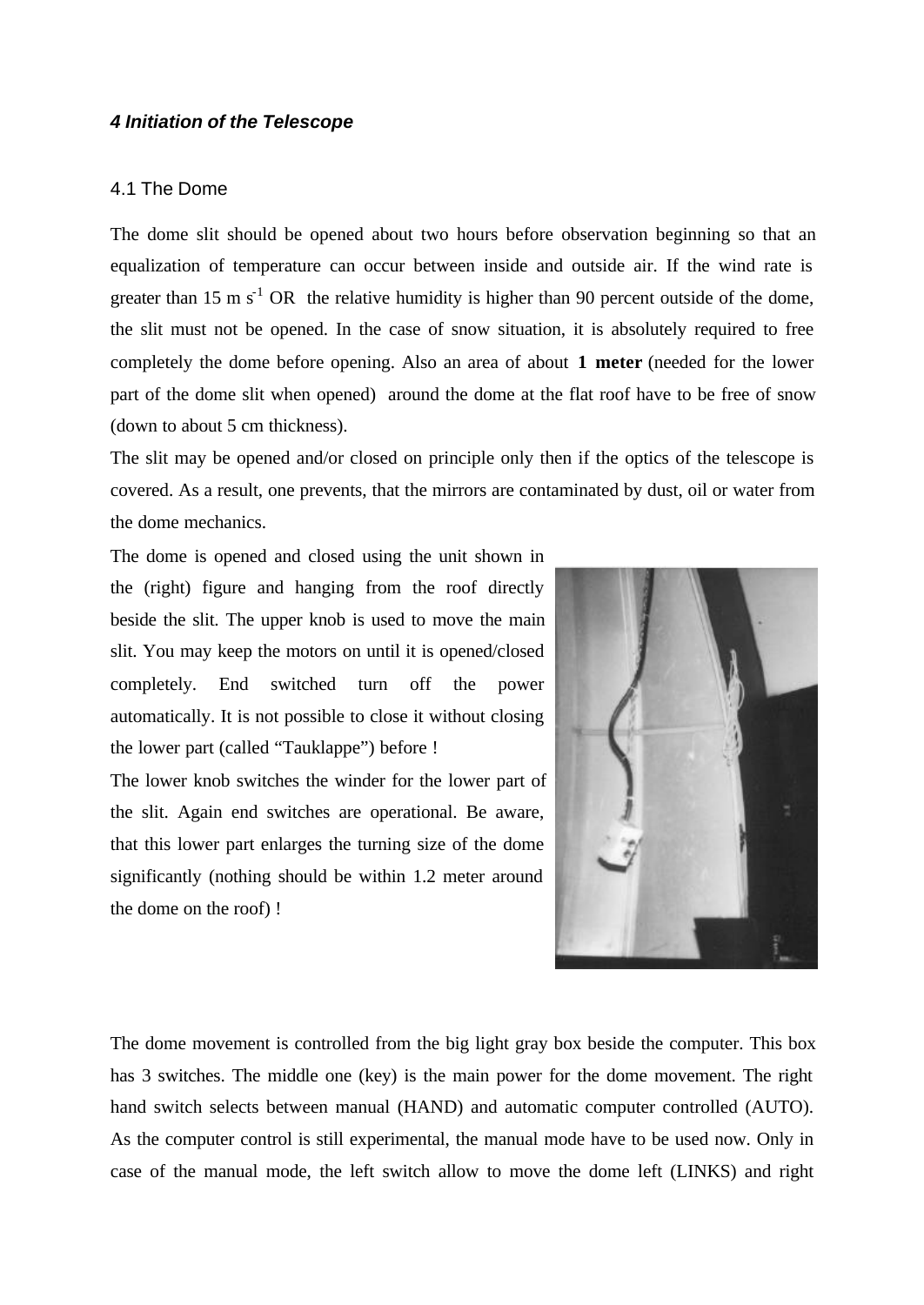(RECHTS). At some positions the dome is known to hang sometimes. In this case one have either to go back and retry or turn around in the opposite way.



## 4.2 The Control Rack and Base Control Computer – Starting the System

The control units for the telescope hardware is located in the room 9/07 below the telescope (called further 9/07u). The motor control unit (see figure below) has two sections. The lower section (black unit) contains the drivers for the motors themselves (MOTOR DRIVERS). They have to be switched on first of all. The switch is located at the same level left of the black rack. Each motor driver has a small number digit field in the upper part. During normal operations only the dot should be lit. Any number indicates a (severe) hardware problem. If this unit is on, additionally to the small dot, a buzzing sound should indicate the operations. If this is not the case, the main power supply may be down. It is located at the pillar in the center of the room (a set of a red and a green button and a 3 phase fuse). Before power on, the motors should be disabled from operations. This is done by the switch at the top of the rack (MOTORS ENABLE/DISABLE)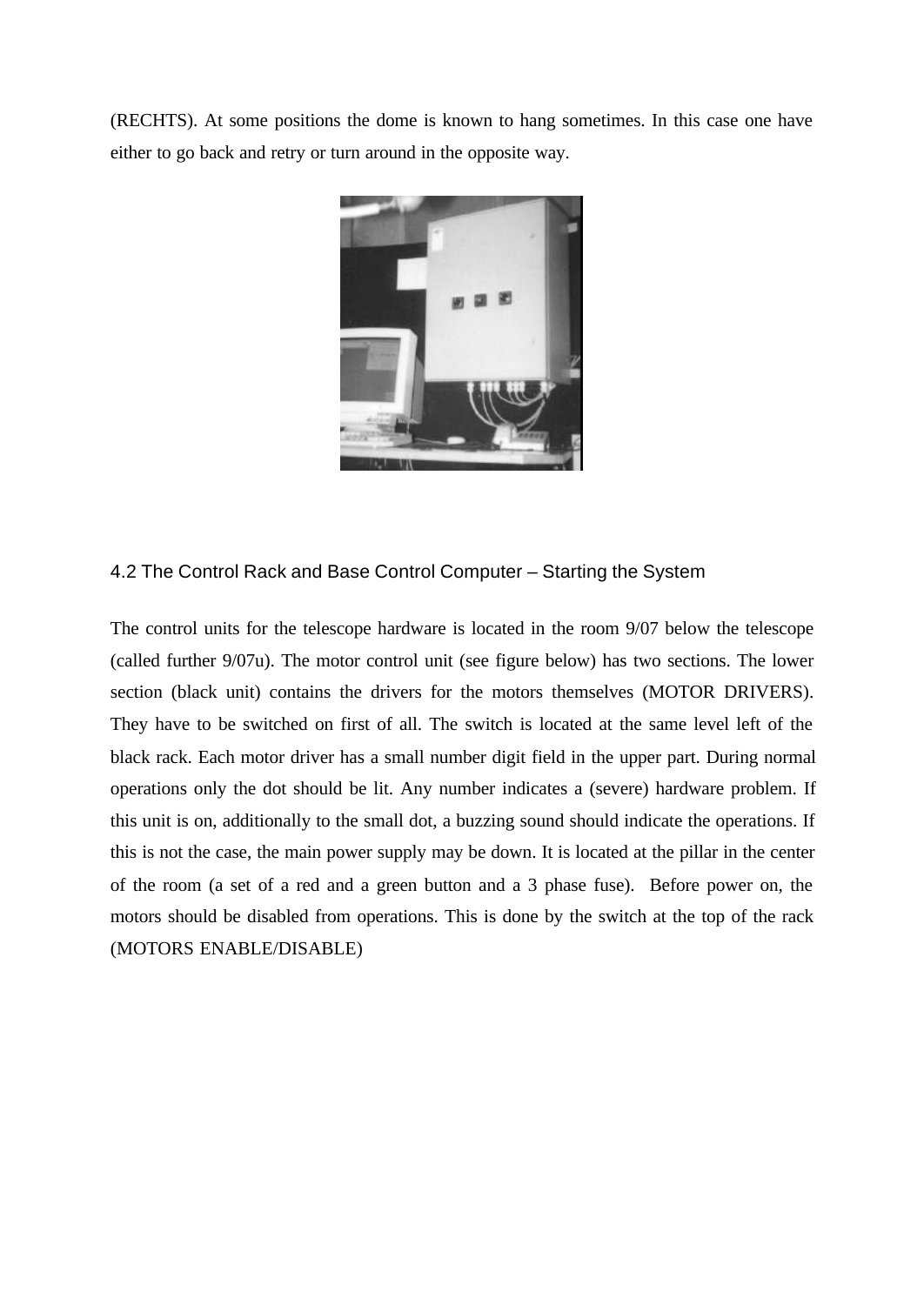

The room 9/07u



The zoom of the control rack.

Above this unit a silver shining unit is dedicated to read the motor encoder positional information and the mechanical handset for manual operations of the telescope (ENCODER DRIVERS). Again here the power switch is located left from the unit. Once operational, each line (right ascension and declination axis of the telescope) should indicate by 24 LED lamps the binary positional information.

Next to power on of those units, the computer (PC) right to the rack should be powered on. Since February 2000 this should normally not be necessary as the computer (*ast-t3.uibk.ac.at*) should be operational all the time.

Now the whole system have to be thermalised for a minimum of 30 minutes. As best the thermalising should be done with the dome open (to get the real ambient temperature).

After this step the motor drivers have to be calibrated to the ambient temperature. This is done by enabling the motors (MOTORS ENABLE at top of the rack) and then turning at the two potentiometers at the lower end of the black motor drivers until the 24 bit position display does not indicate any movement of the axis. This step may be done only with the computer ast-t3 being on and booted, but the software not working. During nights with strong changes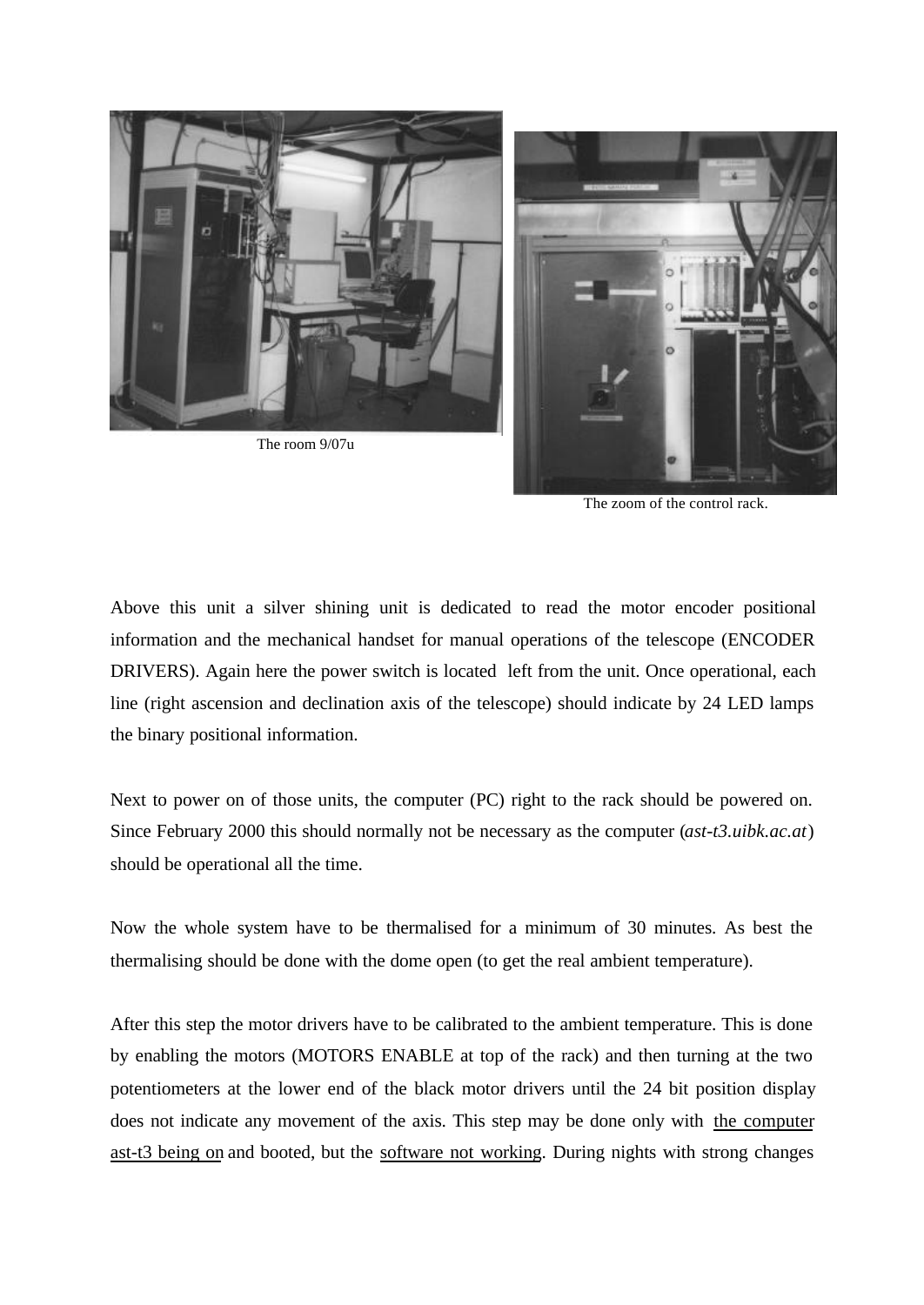in ambient temperature it may be necessary to redo this step by first stopping the software on ast-t3 and then recalibrating.

Now one may logon at the computer ast-t3 (keyboard and screen in room 9/07u) as user **run** with the password **run**.

Then you may walk up to the telescope (room 9/07o) and logon on the computer (ast-t2) there on your own account. This will start the software for the telescope use automatically.



The working area in the dome room (ast-t2)

BEFORE moving the telescope you have to fix the main mirror with the red turnable knob at the center of the mirror cell (visible in the middle of the image below).

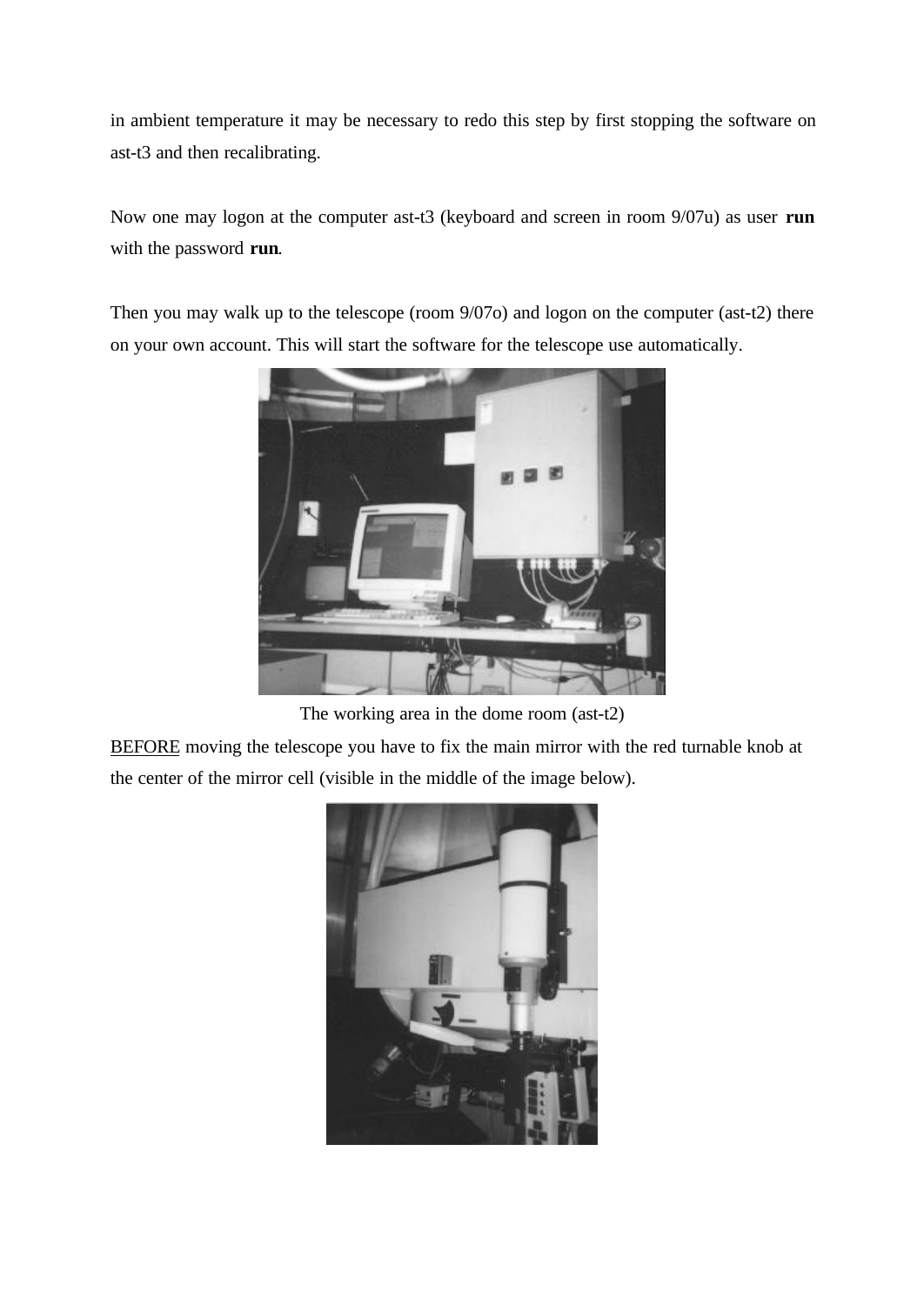## Summary: Starting the telescope system

- 1. Open the **dome**
- 2. Go to room 9/07u (below the telescope)
- 3. Motors disabled (switch at top of the rack to **MOTORS DISABLE**)
- 4. Power on for the **MOTOR DRIVERS**
- 5. Power on for the **ENCODER DRIVERS**
- 6. If necessary power on and boot the computer **ast-t3**
- 7. Push **Strg-Alt-F1** on the console of ast-t3
- 8. **Wait** for thermalising for a minimum of **30 minutes** (best with dome open)
- 9. Enable the motors (**MOTORS ENABLE**)
- 10. Calibrate the drift of the motor system (**CALIBRATE**)
- 11. Logon to ast-t3 as user run password run
- 12. Go to room 9/07o
- 13. Lock the main mirror by using the red turnable button at the main mirror cell (northern side)
- 14. Login on ast-t2 using your account the remaining software should be started automatically on the screen.
- 15. Test the link between the computers by pushing different speed buttons on the handset. The change of the LED lamps should be indicated immediately on the screen display too.
- 16. Move the telescope to "*Maintenance position south*" and remove the mirror covers.

## Summary: Stopping the telescope system

- 1. Move the telescope to "*Maintenance position south*" and cover the mirrors. This always have to be done **before closing the dome** to avoid garbage from the dome mechanics to enter the mirror cell.
- 2. Close the **dome**
- 3. Move the telescope to *zenith*
- 4. Unlock (loosen) the main mirror in the mirror cell (red turnable button at the northern side of the mirror cell).
- 5. Exit the control software by using the exit button of the pulldown menus (Never use the logout option of the window manager !)
- 6. Go down to room 9/07u
- 7. **DISABLE** the motors
- 8. Stop the software at ast-t3 by pushing Strg-Alt-FN simultaneously (FN is one of the function keys F1 to F6) until a login prompt appears to the screen (Normally Strg-Alt-F2 should work). Then logon as user **stop** with the password **s**.
- 9. Switch of the **ENCODER DRIVERS** and the **MOTOR DRIVERS**.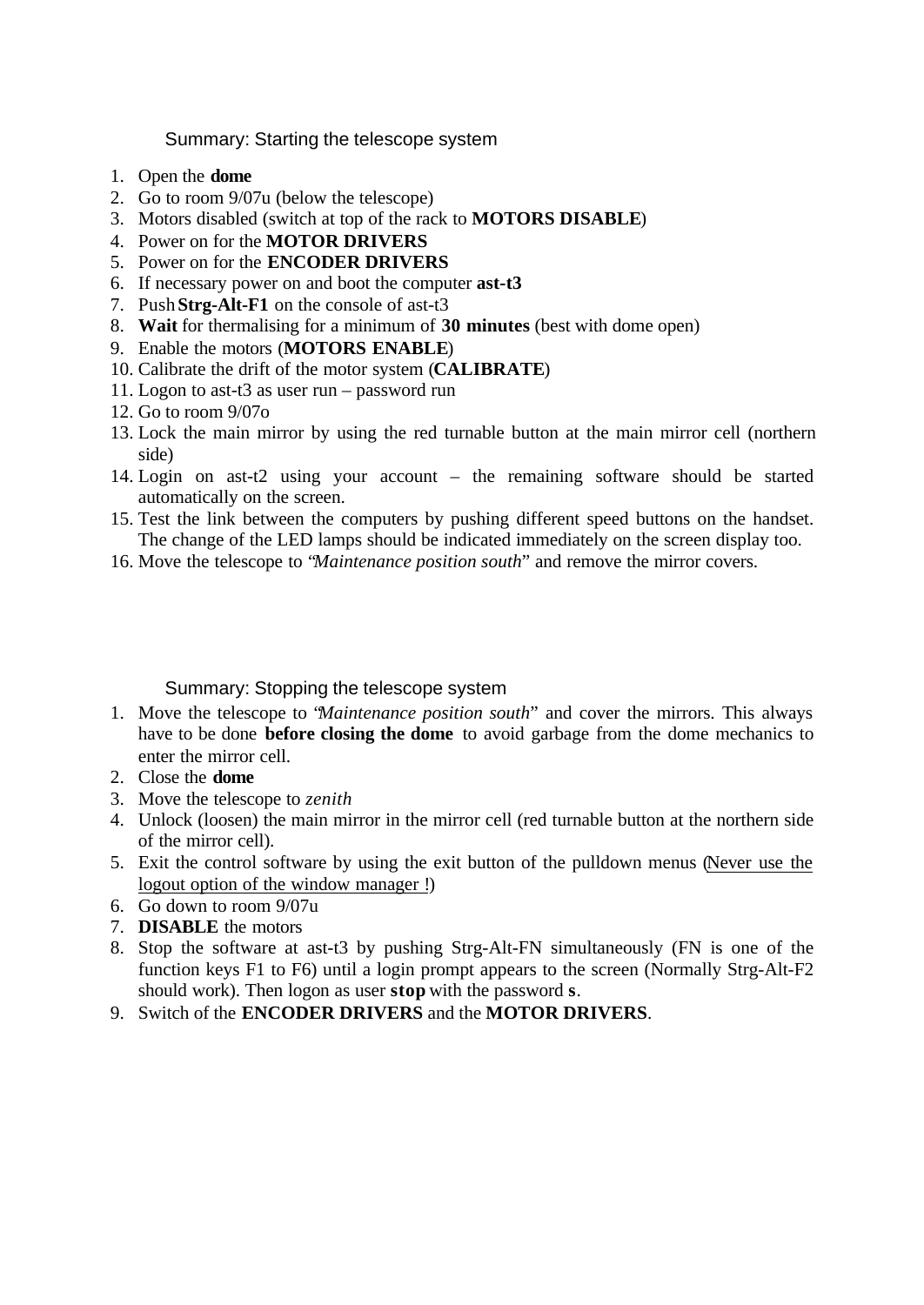## 4.3 The Telescope Control Software

The software is stared automatically during login at the console of ast-t2. It contains 3 primary windows – the upper left window contains a pulldown menu where the telescope commands are given – the upper right window displays the telescope status – the lower left window controls the settings for the handset paddle.



#### Warnings:

1. Please do not move the telescope from zenith before fixing the mirror !



Do not forget to release it at the end of the observations !

2. Never logout from ast-t2 using the window manager menu (as it is used at normal UNIX workstations). Always use the EXIT command at the upper left window of the telescope control software !

If it happens by chance, try to restart the window manager by the command "fvwm2 – display :0" in any xterm window or remotely from an other computer if you have no access to terminal windows anymore

3. Please exit all control software for CCD cameras etc. before the logout/EXIT mentioned above. As this software works physically on an other CPU it may hang in an undefined state.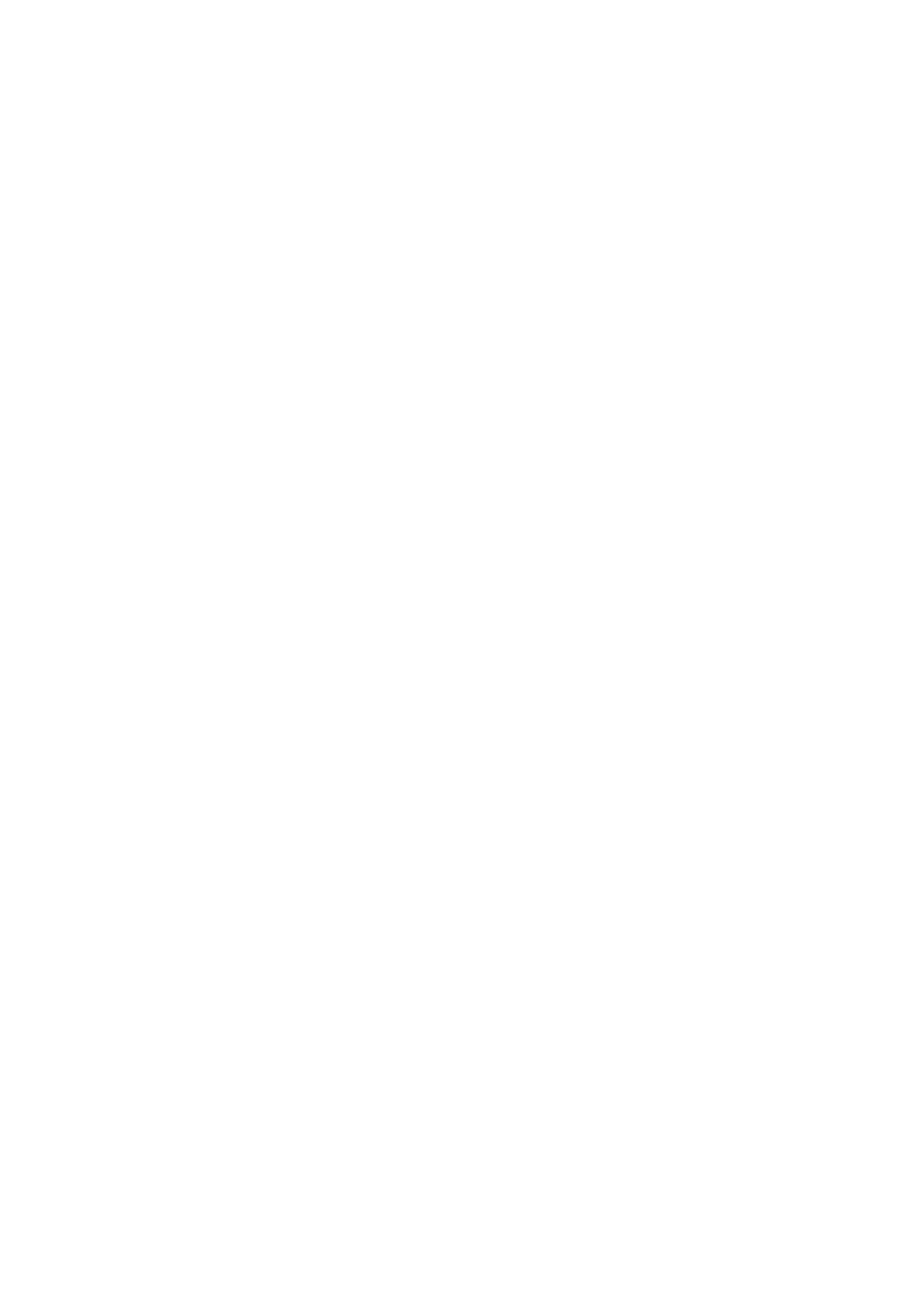The upper right window gives the status of the telescope. It displays the timing information on top (always us the sideral time from there if there are discrepancies between the clock beside the computer and this display). The second box displays the coordinates. Check after logon, if they are (near) zenith – otherwise the network link to ast-t3 may be broken. In this case you have to logout, stop the software on ast-t3 and start from the beginning.

|             |                                                         |         | <b>Status</b>                |                               |             |
|-------------|---------------------------------------------------------|---------|------------------------------|-------------------------------|-------------|
| time<br>UT: | 13:37:54                                                | MEZ     | 14:37:54                     | ST: 00:58:00                  |             |
|             | telescope position                                      |         |                              |                               |             |
|             | RA: 00:57:48.3<br>AZ: 114.10<br>HA: 00:00:12            |         | DE: $47:16:51.2$<br>ZD: 0.04 | EPOCH: 2000.16<br>AIRM.:      | 1,000       |
|             | telescope status<br><b>PRESET</b><br><b>SLEW</b>        |         | <b>SET</b>                   | <b>GUIDE</b><br><b>OFFSET</b> |             |
|             | dome status<br>DOME MANUAL                              |         |                              |                               |             |
| moon        | moon is DOWN                                            |         |                              |                               |             |
|             | sun and twilight<br>sun set 17:06<br>twilight end 18:03 |         | rise –<br>start              | 05:46<br>04:50                |             |
|             | $Log_1$                                                 | $Log_2$ |                              |                               | <b>HELP</b> |

The next box gives you the current working status. At the moment you will have only:

- ♦ SLEW: The telescope is at a given position and the tracking to compensate earth movement is switched off.
- ♦ GUIDE: The telescope follows the sky (normal operation during observation)
- ♦ PRESET: The telescope moves to a new destination you have given some command and it is still working on it.

The following box gives the dome status – at the moment only manual mode is supported.

Finally two boxes are giving the moon status (position and current distance to the telescope) and the sun status (rise and set and twilight in UT !).

The two buttons (Log\_1 and Log\_2) at the lower end are dedicated for creating a pointing model only.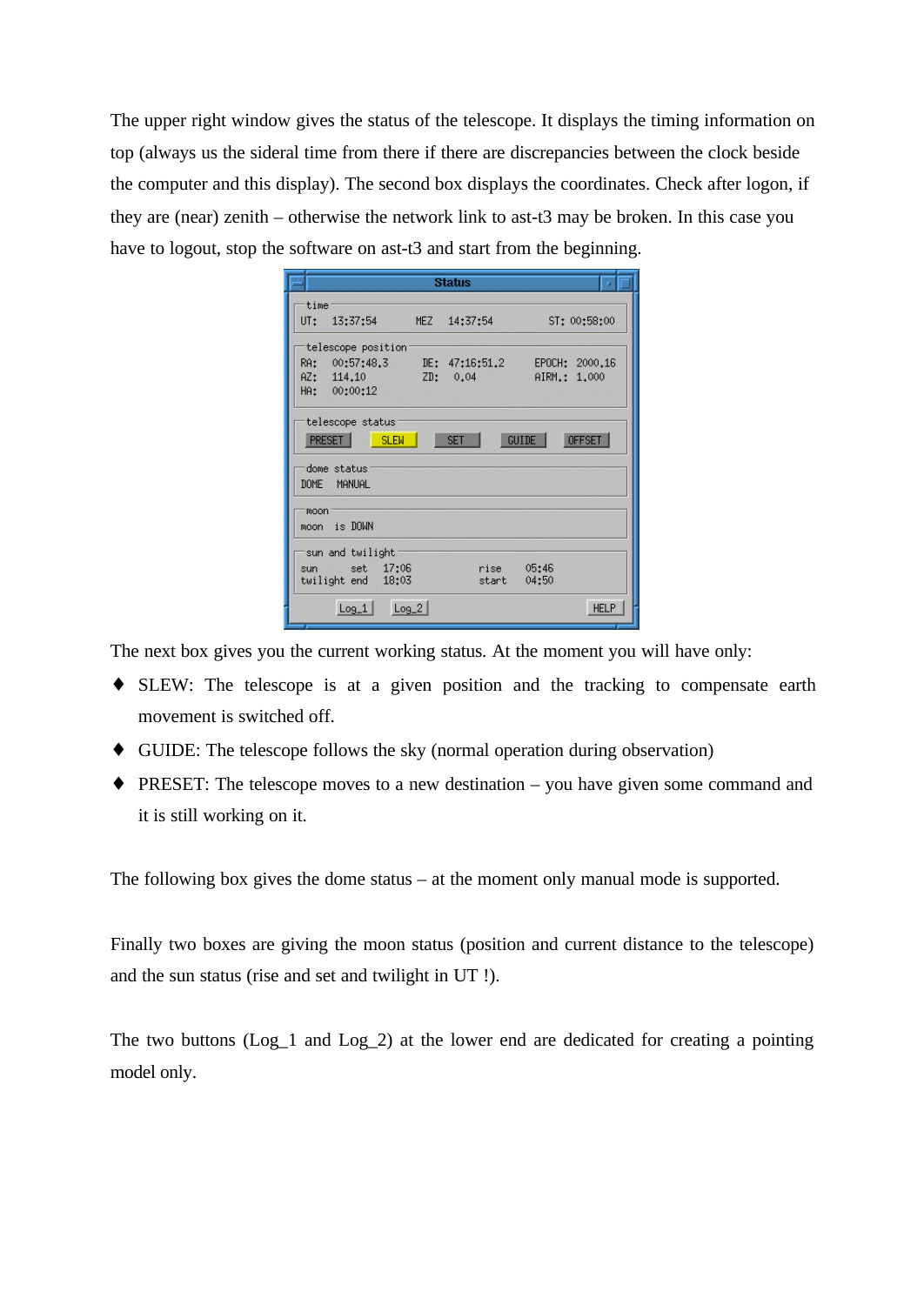The upper left window has 3 main pulldowns. The left one is dedicated to the movement and control of coordinates in normal operations. The middle one is for special technical purposes. It is not needed at normal operations. The right one contains the EXIT button only.

|                                 | X TCS |             |  |
|---------------------------------|-------|-------------|--|
| :Telescope Control Commands:    |       |             |  |
| Position Telescope Mode<br>EXIT |       | <b>HELP</b> |  |

The menu structure now is:

| Move to position $>$    | manually given coordinates               |                |
|-------------------------|------------------------------------------|----------------|
|                         | Zenith                                   |                |
|                         | maintenance position south               |                |
|                         | dome flatfield position                  |                |
|                         | $\text{Catalogue}$                       | Standard stars |
|                         |                                          | User catalogue |
|                         | back to last pointing                    |                |
| Correct Coordinates $>$ | Coordinates given manually               |                |
|                         | Coordinates from Standard Star Catalogue |                |
|                         | Coordinates from User Catalogue          |                |
|                         | Coordinates from last pointing           |                |
| Tracking >              | ON                                       |                |
|                         | OFF                                      |                |

♦ Move to position

is dedicated to move the telescope.

There are 3 fixed positions – namely the zenith, a position to the south to be able to remove the mirror covers and a position above the halogen lamp to the south-west for flatfielding. After moving to one of those positions, the telescope goes always to SLEW mode.

To observe object the user may insert coordinates manually. A box appears, where he may insert the values.

| right ascention declination |                | equinox |             |  |
|-----------------------------|----------------|---------|-------------|--|
| 04:35:43.20                 | $+16;30;09,00$ | 1996.50 | <b>HFIP</b> |  |

The coordinates have to be given completely (including leading zeros and leading sigh even if it is positive) until minutes. A Space ma y be used instead of the ":" too. Pushing RETURN fills the remaining field with zeros. In case of RETURN on an empty equinox causes to set 2000.00 .

Pointing by using a catalogue displays the standard catalogue (containing the brighter HR stars – the file is ~tcs/KATALOGE/Standard.cat) or the user catalogue (file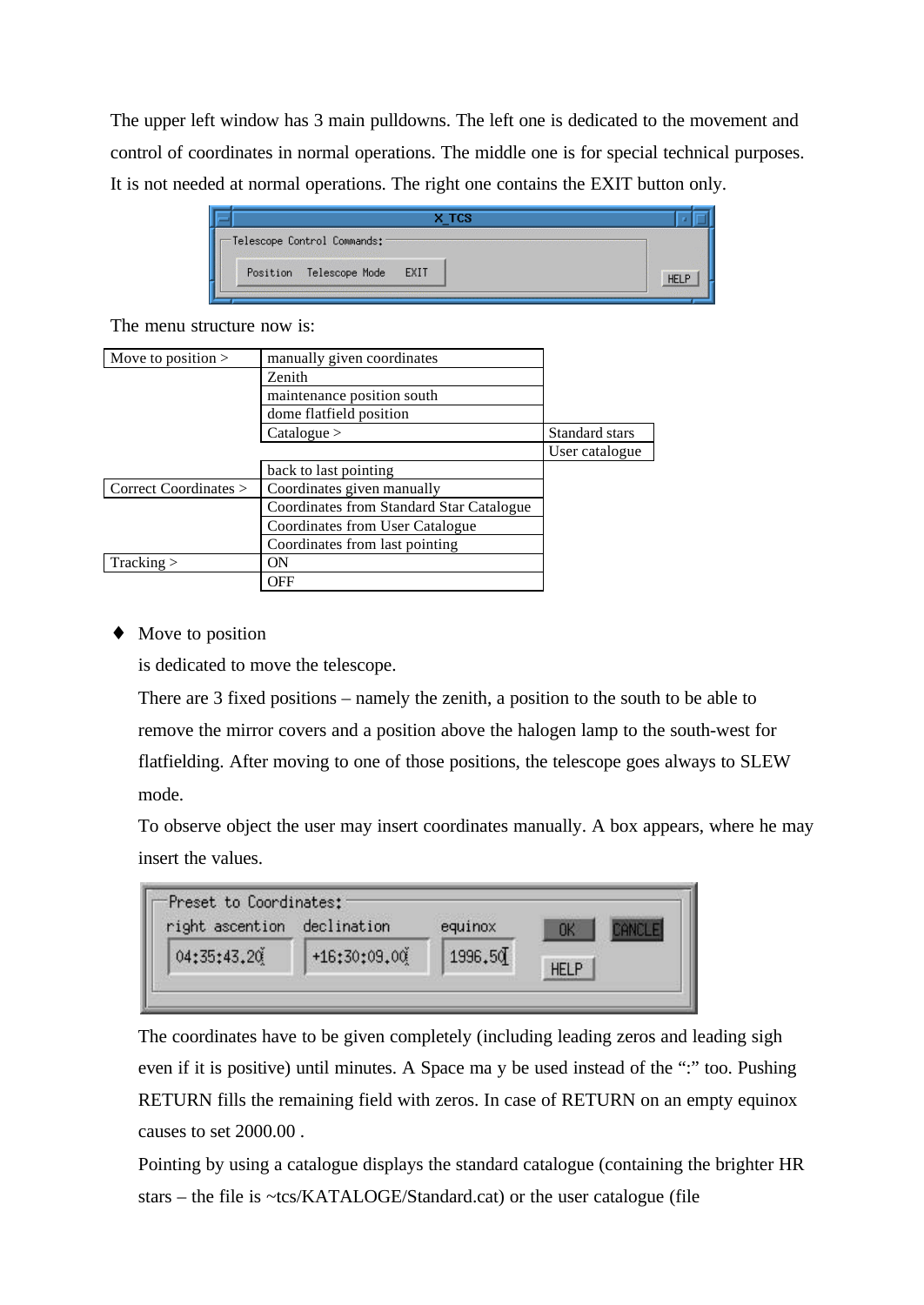~/KATALOGE/User.cat – copy ~tcs/KATALOGE/User.cat as sample. You may edit it with any text editor. The columns for the coordinates have to be on that very fixed positions) in a separate window. You may select a star there by double-click. Finally you may move (back) to that position, where the last pointing by catalogue or manual coordinates was.

◆ Correct Coordinates

is foreseen to correct for displacements due to mechanical errors in the system. You select a bright star near your target object and then center it to your instrument (camera or spectrograph slit). Then you call these commands here. This will cause the current position to be set to the given value (sources as above). This will shift the whole coordinate system for the next pointing. Corrections like this are lost after logout/restart of the software (for fixing it see below).

◆ Tracking

ON/OFF switches the tracking to follow the sky on/off just at the current telescope position.

| Reset control software   |                     |
|--------------------------|---------------------|
| Set Telescope Mode >     | StopControl         |
|                          | <b>StartControl</b> |
| Set current to be ZENITH |                     |

- $\blacklozenge$  The first entries are not for normal users ignore them
- ♦ Set current to be ZENITH

stores the current position as zenith to the harddisk. This should be done only if you are absolutely sure what you are doing. It should be done normally only after *a Correct Coordinates* on a star near zenith and then calling to *move to zenith*. If You are not sure please keep your fingers off.

Finally the exit menu contains the EXIT button itself and a CANCLE position.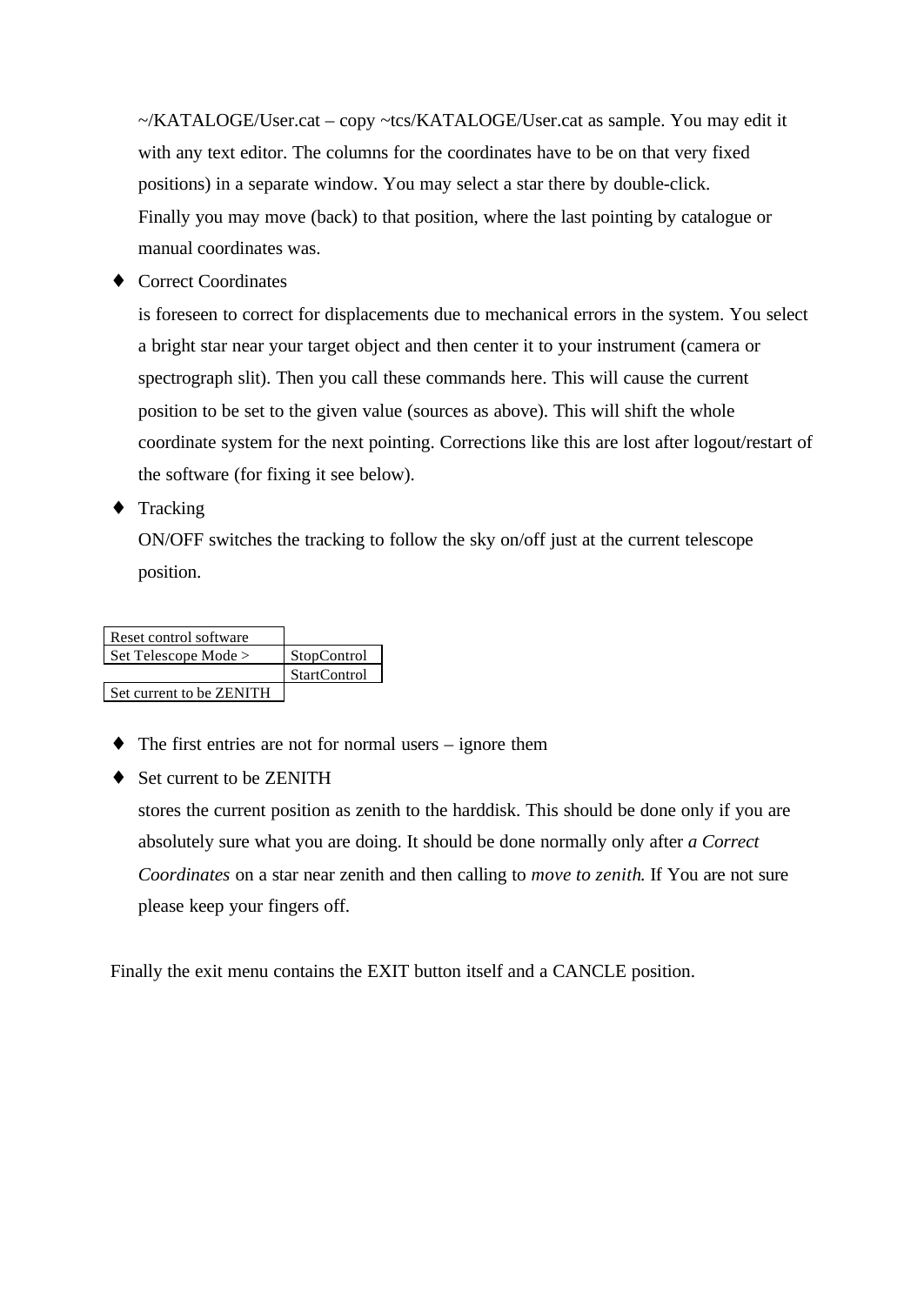The Window in the lower left corner is dedicated to control the handset paddle of the telescope. The red "lamps" should indicate the same status as on the physical handset. The input windows beside them are for setting the values connected to the 4 different modi. The upper three modi are giving an offset. Thus the value is given in units of arcsec. Pushing a button (independent of the time you stay in the button) will cause the telescope to do one of these steps. The upper most setup allows different values for  $\alpha$  and  $\delta$ . The  $4<sup>th</sup>$  mode is a speed mode, where the duration pushing the button gives the distance. The speed given here is the

maximum for this operations.



As the telescope has to start slowly (ramp up) it reaches it after a certain time (up to 10 seconds if you select a very high speed). The maximum value is 270'/sec (4.5 degrees/sec or 20 seconds from pole to equator). A typical value for guiding will be 0.3 to 0.5 . Be aware, that at high speed the telescope will not stop immediately after releasing the button, but needs up to 5 seconds to ramp down the speed. In the offset modi (1-3) it is possible to move the telescope by pushing the direction buttons (N-E-S-W) on the screen with the mouse too.

The Telescope control may be using a secondary display downstairs on ast-t1. This is started by logon there under the SAME USER as on ast-2 and AFTER starting the software on ast-2. And calling the command Control 2 there. This then displays there the same operation windows. This may be used especially for guiding at the spectrograph video from downstairs. But be aware, that the dome is not moving automatically yet. You may get vigneting during tracking operations !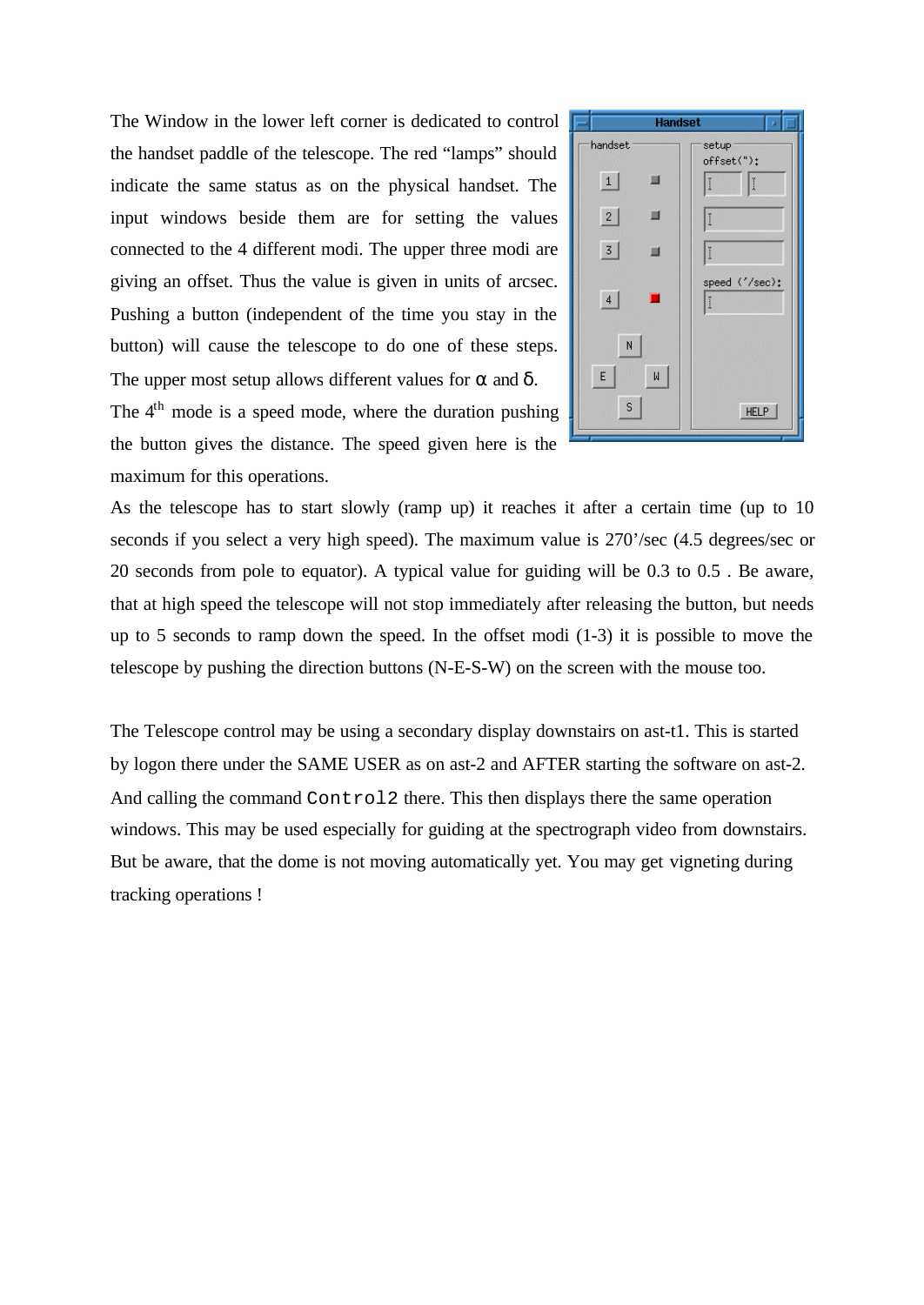The observation stars by moving the telescope to the "maintenance position south". There you may remove the 3 covers of the mirrors. **To avoid garbage falling to the optics never open the telescope covers before opening the dome.**



After those actions you may start observing. It will start with a coordinate check near zenith on a bright star (and the Correct Coordinates for it). Then you move near to the object to a bright star and correct the coordinates there again. If it is far from zenith it might be necessary to go via a star with a position in-between.

At the end of your run you move to the southern position to cover the telescope, then back to zenith – loosen the mirror – logout. Now you may close the dome and you do the reverse operations downstairs.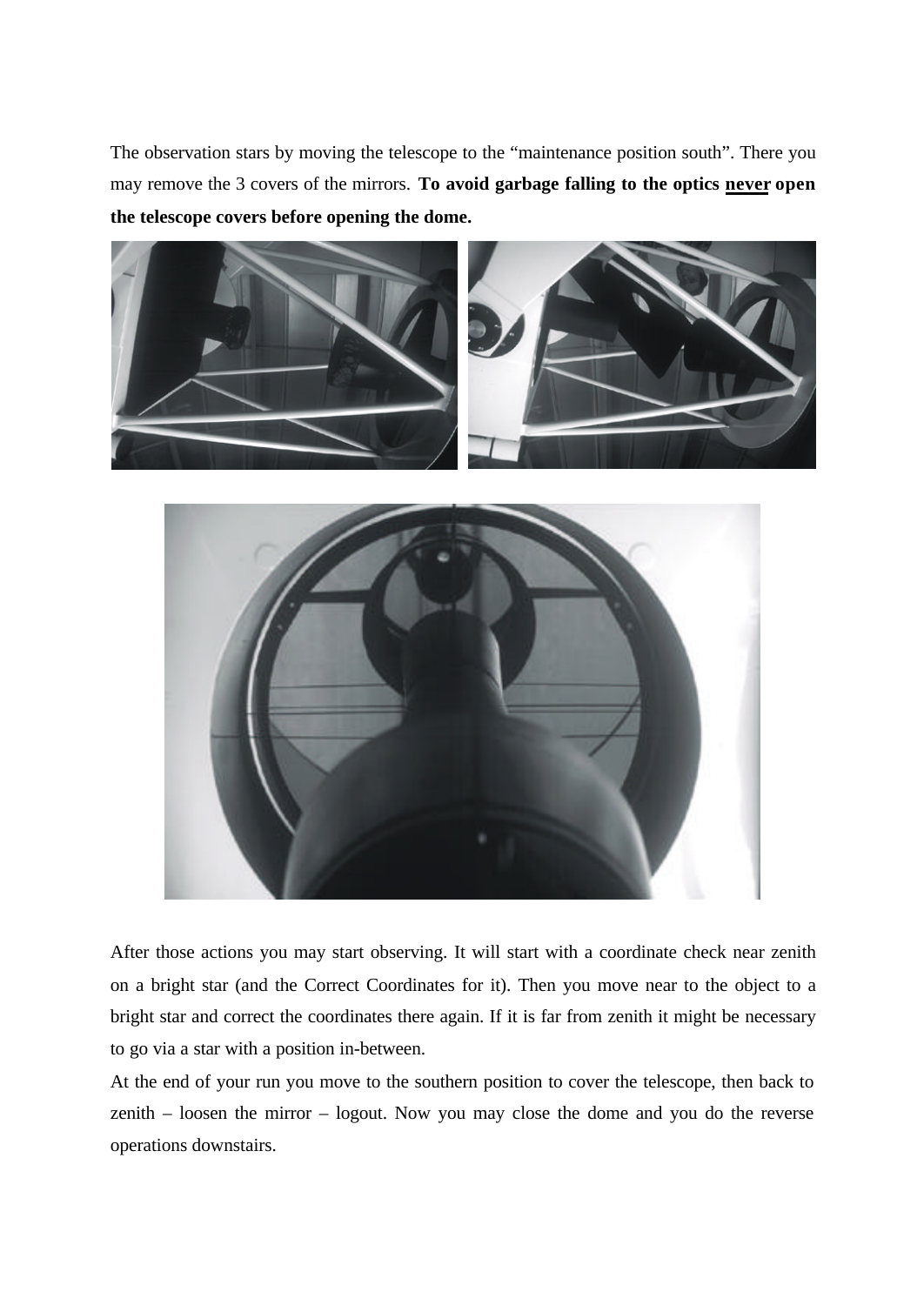#### 4.4 The Logbook and the Meteo information

Any observation or technical test/change (also those during daytime) have to be inserted to the logbook. The logbook is placed on the desk near the computer ast-t3. Observers always should note information on the weather conditions to the logbook. The ambient conditions are measured by a meteo station, having sensors in the dome and outside the dome. They measure temperature, humidity, atmospheric pressure (including the tendency indicated by an arrow), and wind speed (outside only). The display is placed in the dome at the north-west wall.



The meteo station display

Pushing the buttons for temperature or humidity multiple times changes the display from INSIDE to OUTSIDE and vice versa. The wind speed and direction is always indicated on the left side of the display. Normally the units should be in SI system, but after a power failure US units are indicated. This may be changed easily by pushing the button UNITS. The button DEW changes the display to that of a (calculated) DEW point. This is the temperature where at the current humidity fog will build. This should be (as minimum) 2-3 degrees from the real temperature.